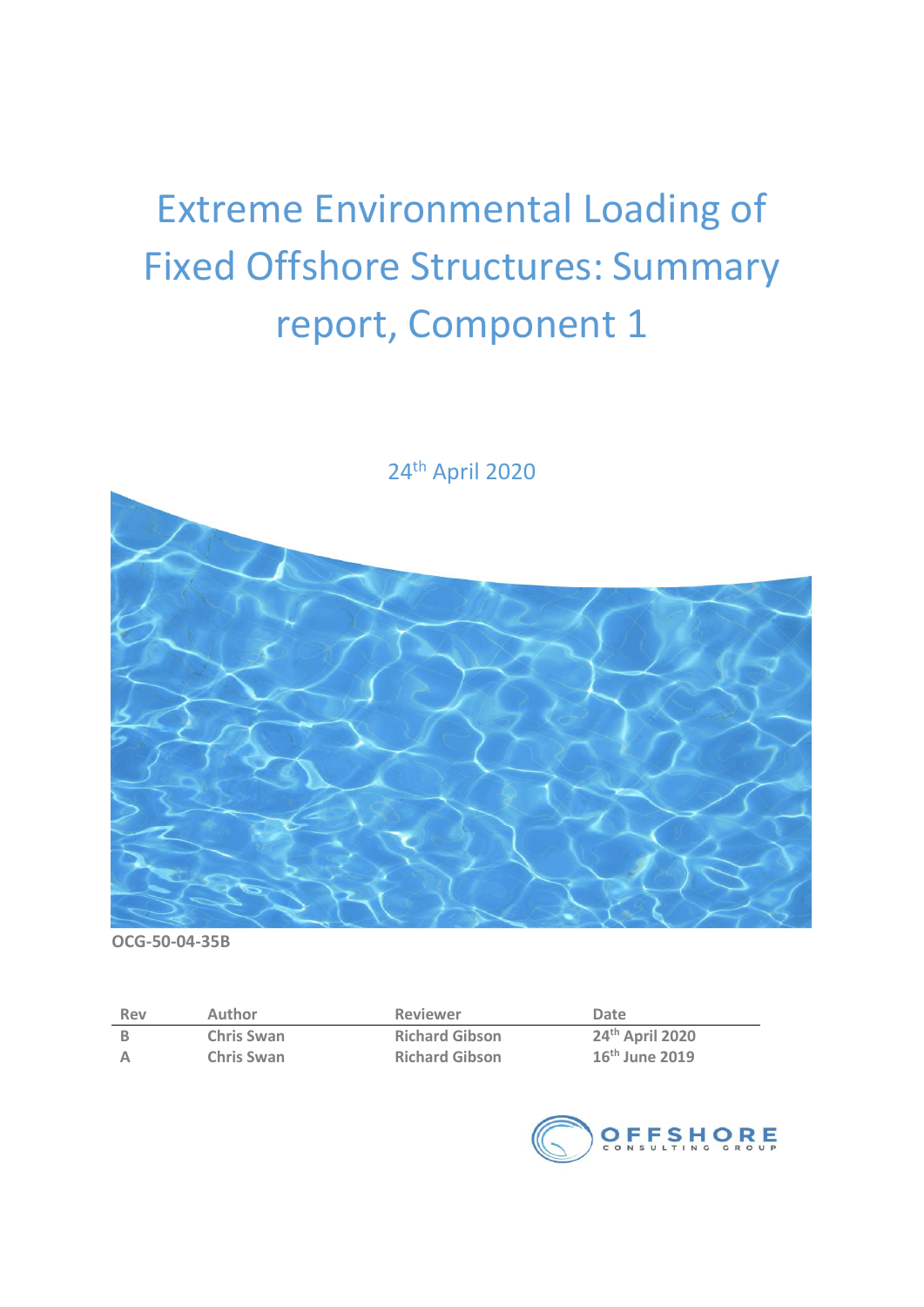# Revision History

| <b>Revision</b> | <b>Description</b>                        |
|-----------------|-------------------------------------------|
|                 | Conclusions added and references updated. |
|                 | Original report.                          |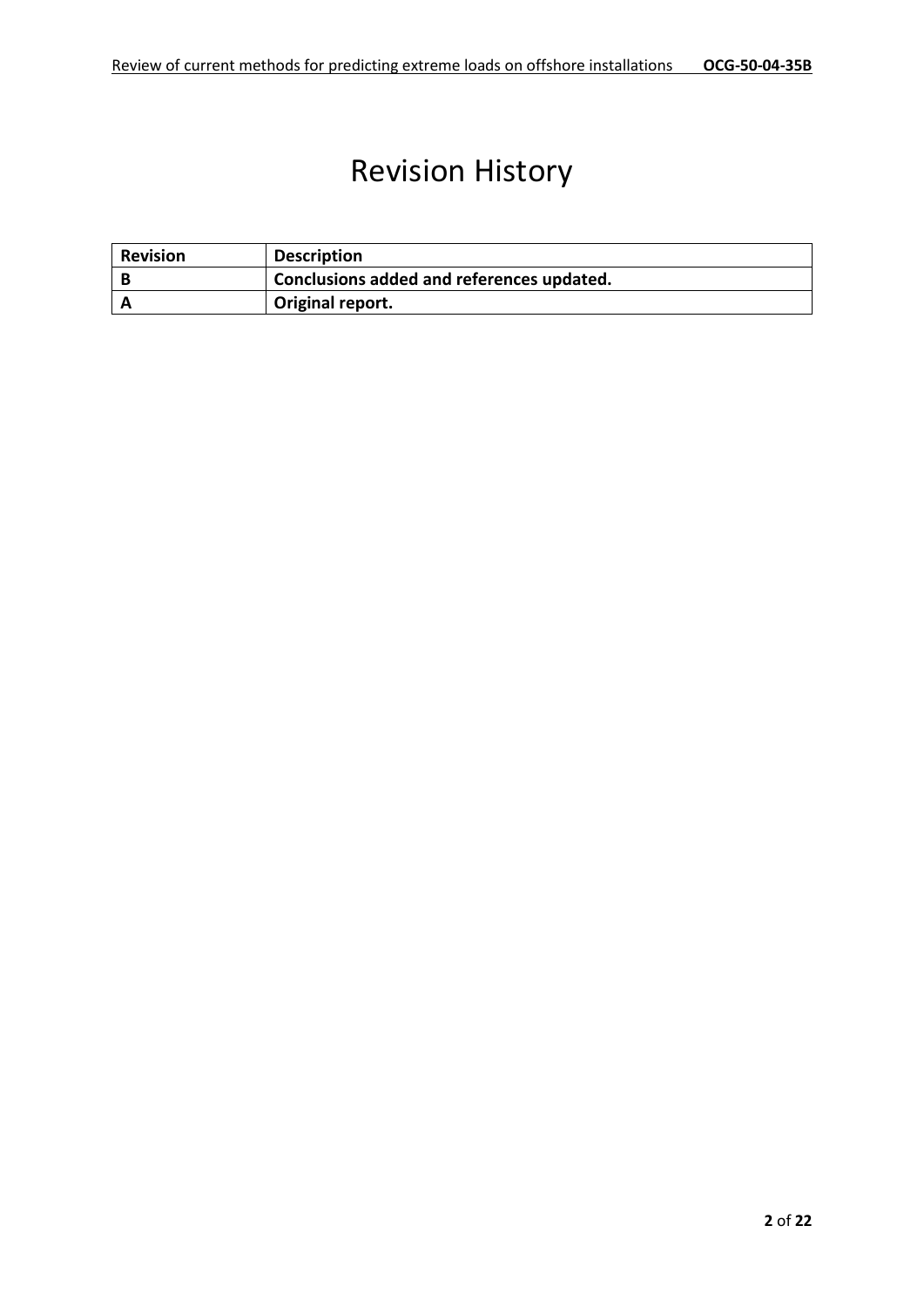# **Contents**

| 1.0 | Introduction                                | 4  |
|-----|---------------------------------------------|----|
| 2.0 | Context                                     | 4  |
| 3.0 | International standards and design guidance | 6  |
| 4.0 | Data inputs                                 | 7  |
| 5.0 | Long-term distributions                     | 8  |
|     | 5.1 Associated parameters                   | 9  |
|     | 5.2 Directional met-ocean analysis          | 10 |
| 6.0 | <b>Short-term distributions</b>             | 11 |
| 7.0 | Wave-in-jacket (WIJ) loading                | 13 |
| 8.0 | Wave-in-deck (WID) loading                  | 14 |
| 9.0 | <b>Concluding remarks</b>                   | 19 |
|     | <b>References</b>                           | 20 |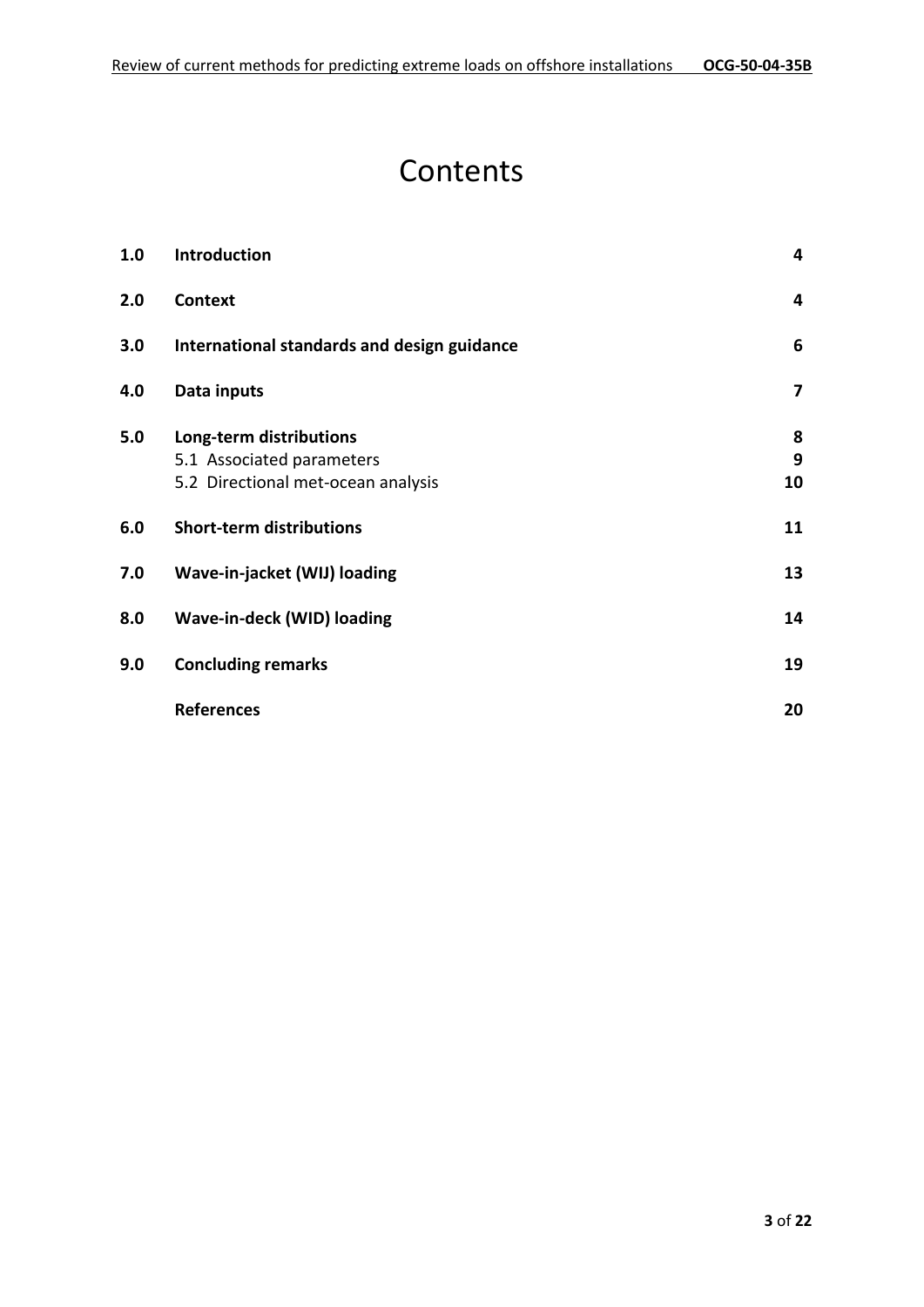#### **1.0 Introduction**

This report forms part of the research study into 10,000-year return period extreme environmental loading. The overall aim of the study was to develop guidance on the management of the risks to the structural integrity of fixed offshore structures exposed to extreme environmental loading. This comprises two complementary objectives:

*Objective 1*: Review of current prediction methods for, and the provision of recommendations on, the effect of extreme environmental loads on the structural integrity of fixed offshore installations.

*Objective 2*: Development of a risk-based framework for assessing the structural integrity of fixed offshore installations.

This report is the final deliverable associated with objective 1; deliverable O1/D8. It provides a written summary of the findings/conclusions arising from the first six deliverables which are listed as follows:

| $O1/D1$ : | Review of current code requirements for extreme environmental loading<br>on fixed offshore structures. |
|-----------|--------------------------------------------------------------------------------------------------------|
| $O1/D2$ : | Review of the procurement and analysis of met-ocean data.                                              |
| $O1/D3$ : | Met-ocean research relevant to fixed offshore structures.                                              |
| $O1/D4$ : | 10,000-year crest heights, wave kinematics and fluid loading.                                          |
| $O1/D5$ : | Directional met-ocean analysis.                                                                        |
| $O1/D6$ : | Extreme loading events and target reliability levels.                                                  |

This report should be read in conjunction with the summary presentation prepared as deliverable 01/D7. This presentation includes many of the key results from which the conclusions included herein are drawn.

#### **2.0 Context**

As far as UK waters are concerned, the reliability of fixed offshore structures is principally concerned with the re-assessment of existing structures, rather than the development of design criteria for new structures. This is fundamentally important to the nature of the required reliability calculations. When considering the wave loads acting on an offshore structure, one of the largest loading components, potentially the most damaging, and certainly the most difficult to describe, is the wave-in-deck (WID) load. A new build structure is not designed to withstand such loads, but rather to avoid them. This is achieved by setting a deck elevation such that the maximum predicted wave crest elevation, over the plan area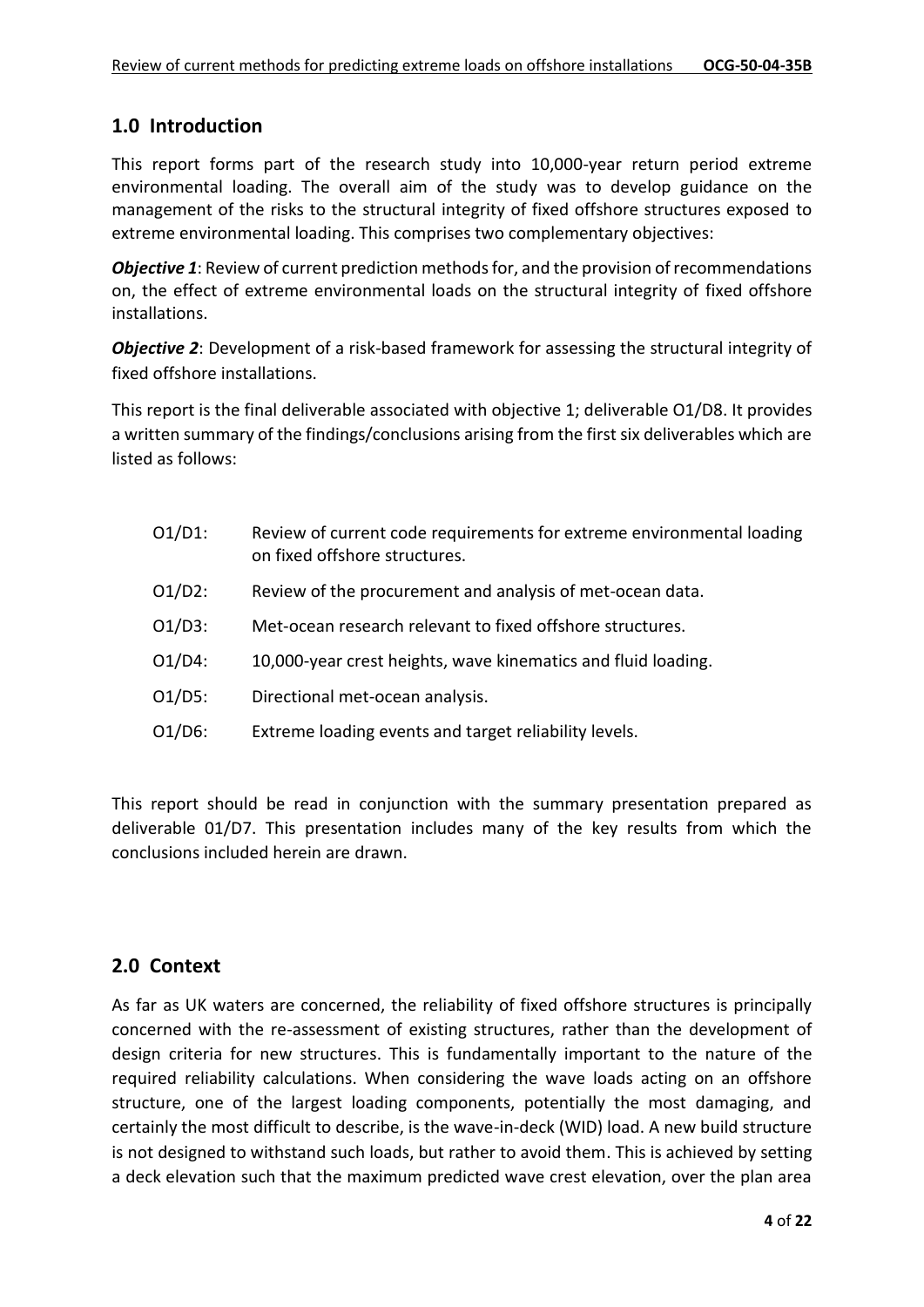of the structure, remains beneath the deck. Such calculations must take due account of any potential sea bed settlement and the long-term trend in the predicted extreme crest heights. Unfortunately, the deck elevations relevant to many existing structures do not satisfy these requirements. As a result, a rigorous assessment of WID loading needs to be included within any reliability study.

The re-assessment of an existing structure is often associated with life extension which inevitably involves ageing infrastructure. In such cases the level of deck inundation, appropriate to the calculation of WID loads, may be substantial. The explanation for this lies in both:

- Changes in the target limit state design conditions
- Improvements in both the short-term and the long-term representation of the ocean environment.

Specifically, the re-assessment of existing structures in UK water will be subject to:

- (a) Enhanced safety requirements associated with the imposition of a target  $10^{-4}$ annual probability of failure. This may be very different to the  $10^{-2}$  conditions on which many existing structures were originally designed.
- (b) Increases in the predicted long-term sea state severity, characterised by increases in the significant wave height, *Hs*.
- (c) Possible increases in the short-term distribution of crest heights, *η<sup>c</sup>* arising in a given sea state; the latter characterised by *Hs*, *Tp*, *σ<sup>θ</sup>* and *Sηη*(*ω*)
- (d) Improved representations of the water particle kinematics and hence the applied loads given the best possible representation of the incident wave, including the occurrence of wave breaking.
- (e) Possible submergence of the sea bed due to de-pressurisation of the underlying reservoir.

In undertaking a reliability study, the goal is to identify the return period of the environmental loading that first causes global failure; the applied loads exceeding the structural resistance. In making this assessment, the primary cause of uncertainty lies on the definition of the applied loads. It is in this area that the most significant recent advances have been made and it is these changes that now need to be incorporated into present best practice for design/ re-assessment. This document seeks to summarise the required changes.

In most circumstances the total environmental loads are dominated by two components; the wave-in-jacket (WIJ) loads and the wave-in-deck (WID) loads. Both are proportional to the square of the fluid velocity; the WIJ loads calculated using Morison's equation and the WID loads a variety of local and global methods based upon drag, momentum, or some combination of the two. Although both WIJ and WID loads are important, the WID loading is the most difficult to define, exhibits the greatest variability and is associated with the largest uncertainty. The explanation for this lies in two parts: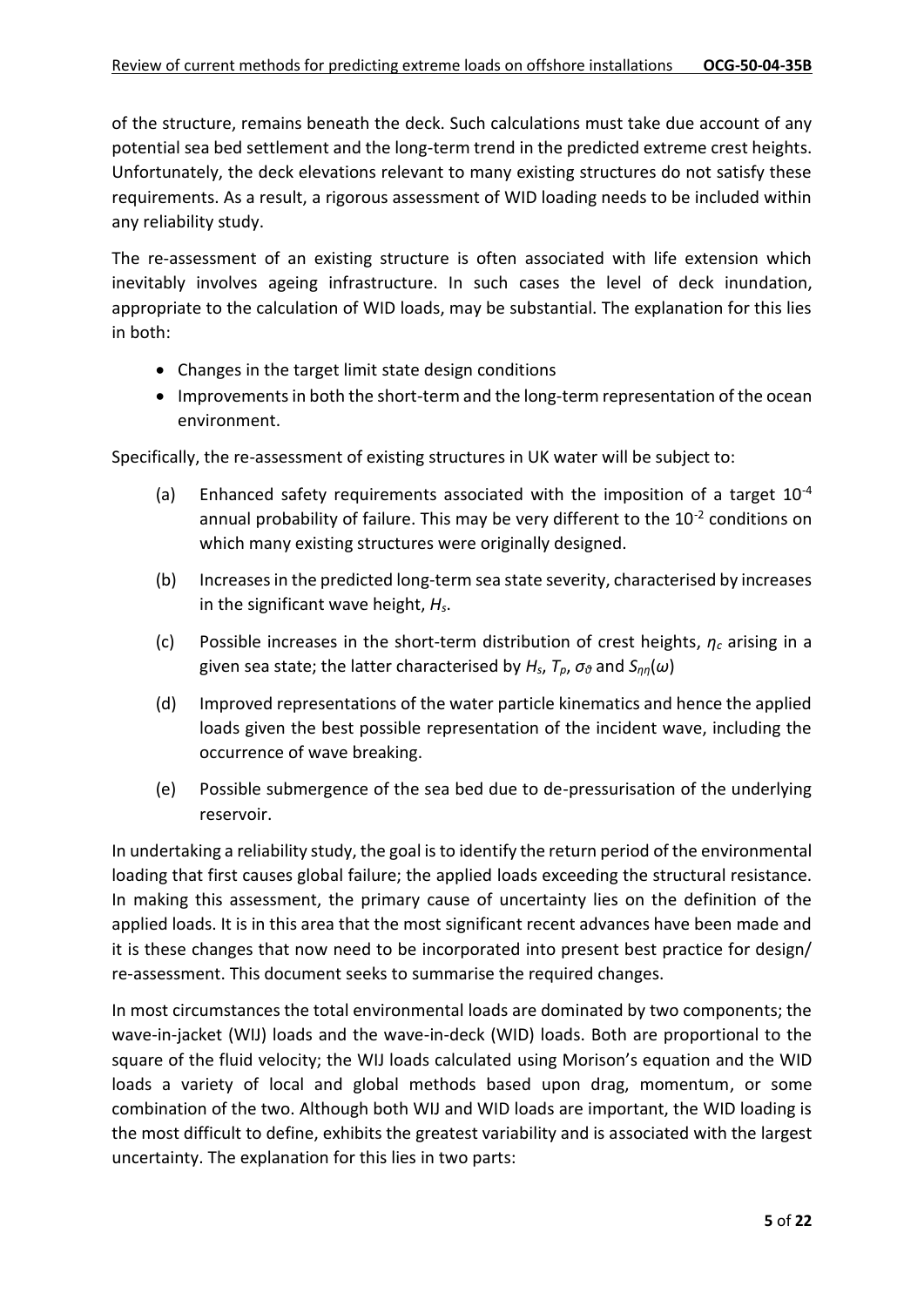(i) The WID load is often described as "badly-behaving"; a very large increase in the load arising due to a relatively small change in the level of inundation

$$
\Delta \eta = \eta_{c,max} - h_d, \tag{2.1}
$$

where  $\eta_{c,max}$  is the maximum incident crest height and  $h_d$  the deck elevation. This is, in part, dependent upon the nonlinearity of the largest incident waves, but also on the characteristics of the topside structure.

(ii) The WID loading is only dependent upon the properties of the largest wave crests, close to the instantaneous water surface. This is the most difficult part of any wave form to describe, is subject to the fastest evolution in both space and time, and will exhibit the largest departures from the simplified steady (or regular) wave solutions on which traditional design solutions have been based. Furthermore, if wave breaking occurs, as will be the case in many of the largest waves (Latheef & Swan, 2013 and Karmpadakis et al, 2019), it occurs in exactly that part of the wave that causes the WID loading.

In practice, the occurrence of the WID loading and its effective prediction is the single most important factor determining the reliability of many fixed offshore structures.

#### **3.0 International standards and design guidance**

In completing deliverable 01/D1, particular attention was paid to the *API*, *ISO* and *NORSOK* standards. Having completed the reviews it was concluded that these standards do not represent the present state-of-the-art in terms of solution procedures that are currently available. Indeed, the fact that many North Sea operators acknowledge this, adopting solutions that go well beyond existing standards, provides clear evidence that recommended practice, particularly in respect of WID loading, needs significant updating.

Areas of particular concern relate to the use of:

- Input parameters based upon the long-term distribution of sea states, the prediction of associated parameters and the effective inclusion of uncertainty.
- Second-order crest heights
- 'Equivalent' regular waves, which are both steady and non-breaking
- Calibrated load models (recipes), where the extent of the calibration does not cover the full range of relevant wave conditions (particularly the occurrence of wave breaking).
- An over reliance on failure modes occurring at the sea bed: total base shear (BS) and total overturning moment (OTM).

In listing these points it is important to stress that they will not all necessarily be important to all studies. Nevertheless, they have the potential to produce non-conservative results, do not provide the best representation of the underlying physics, and must be addressed.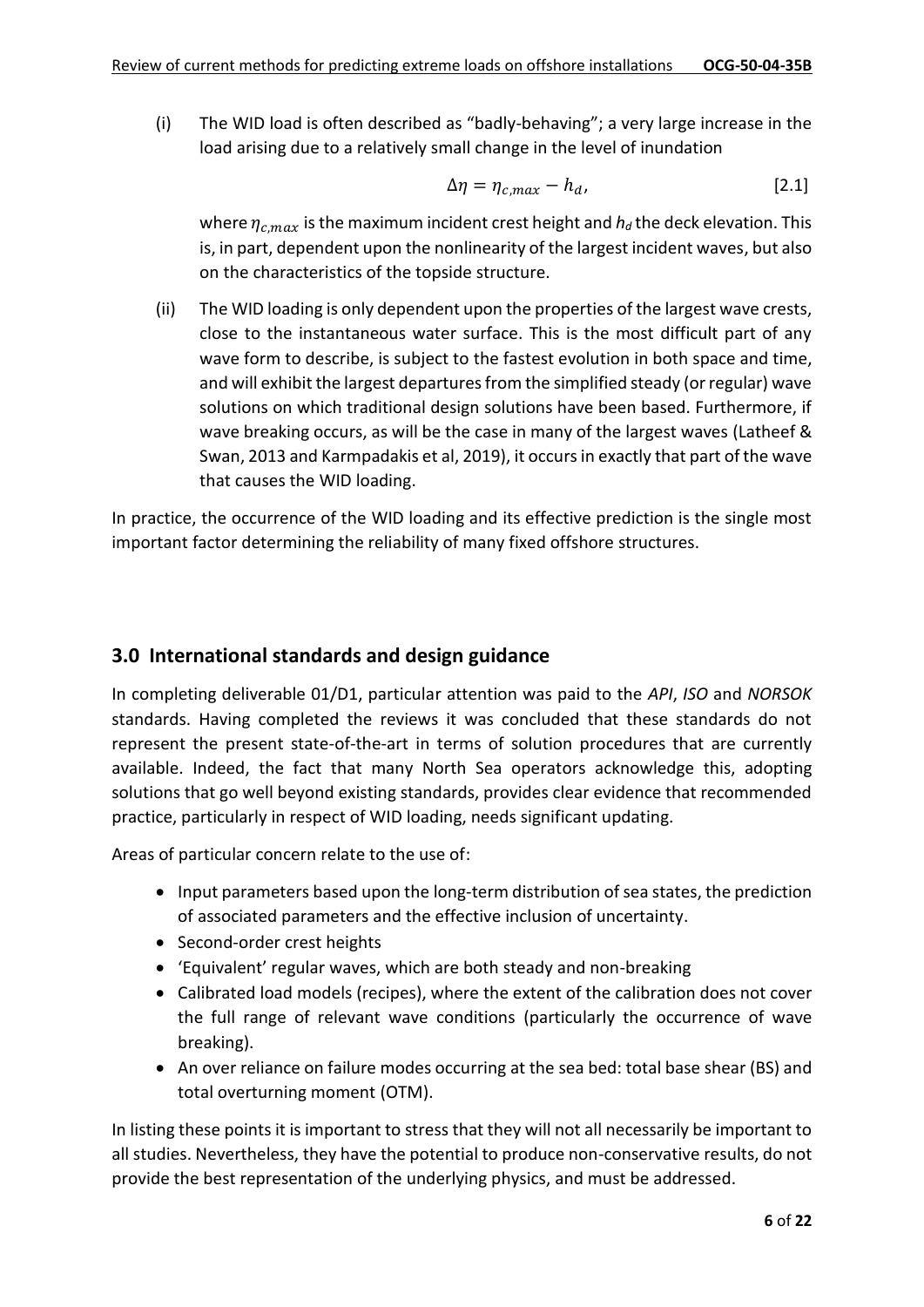In considering the present standards, it should also be noted that *NORSOK* raises many more caveats and questions; seeking confirmation that the recommended calculation procedures are conservative. In addressing many of the issues noted above, this is achieved through a requirement for extensive model tests. In this sense *NORSOK* goes well beyond either *API* or *ISO*. For example, it makes specific mention of crest heights beyond second-order and notes the potential importance of wave breaking. In this regard it suggests the maximum fluid velocities (high in the wave crest) could be defined by  $u_{max} > 1.2c$ , where *c* is the phase velocity. Moreover, it suggests that the effects of wave breaking should be investigated experimentally. These effects can be important for WIJ loading and are critical for WID loading. As such, they should be addressed in all codes.

### **4.0 Data inputs**

This primarily relates to the procurement and analysis of met-ocean data. The relevant metocean criteria, particularly the long-term distribution of extremes, can vary significantly depending on the era in which they were derived, the data on which they were based, and the methods of analysis. Traditionally, the required criteria were either based on field measurements or hindcast models. Unfortunately, field measurements are often of short duration and plagued by instrument biases; recent research having cast doubts over the accuracy of wind, wave and (particularly) current measurements. Alternatively, hindcast models such as NEXTRA or NORAID are limited to a few decades in duration. As such, estimates of the 100-year or 10,000-year criteria clearly require extrapolation. Moreover, hindcast models are calibrated using recorded field data. This is usually achieved using a variety of regression-based methods, but seldom address the short-term variability due to the sample duration (Forristall et al, 1996).

More recently, synthetic models and the application of climate model wind fields to drive very long simulations of wave conditions (as used in the NS1200 study) lead to a database that is at least two orders of magnitude longer than the hindcast models. This means that the 100 year event is interpolated from the data, rather than extrapolated, and the uncertainty in the 10,000-year estimate is reduced by approximately half.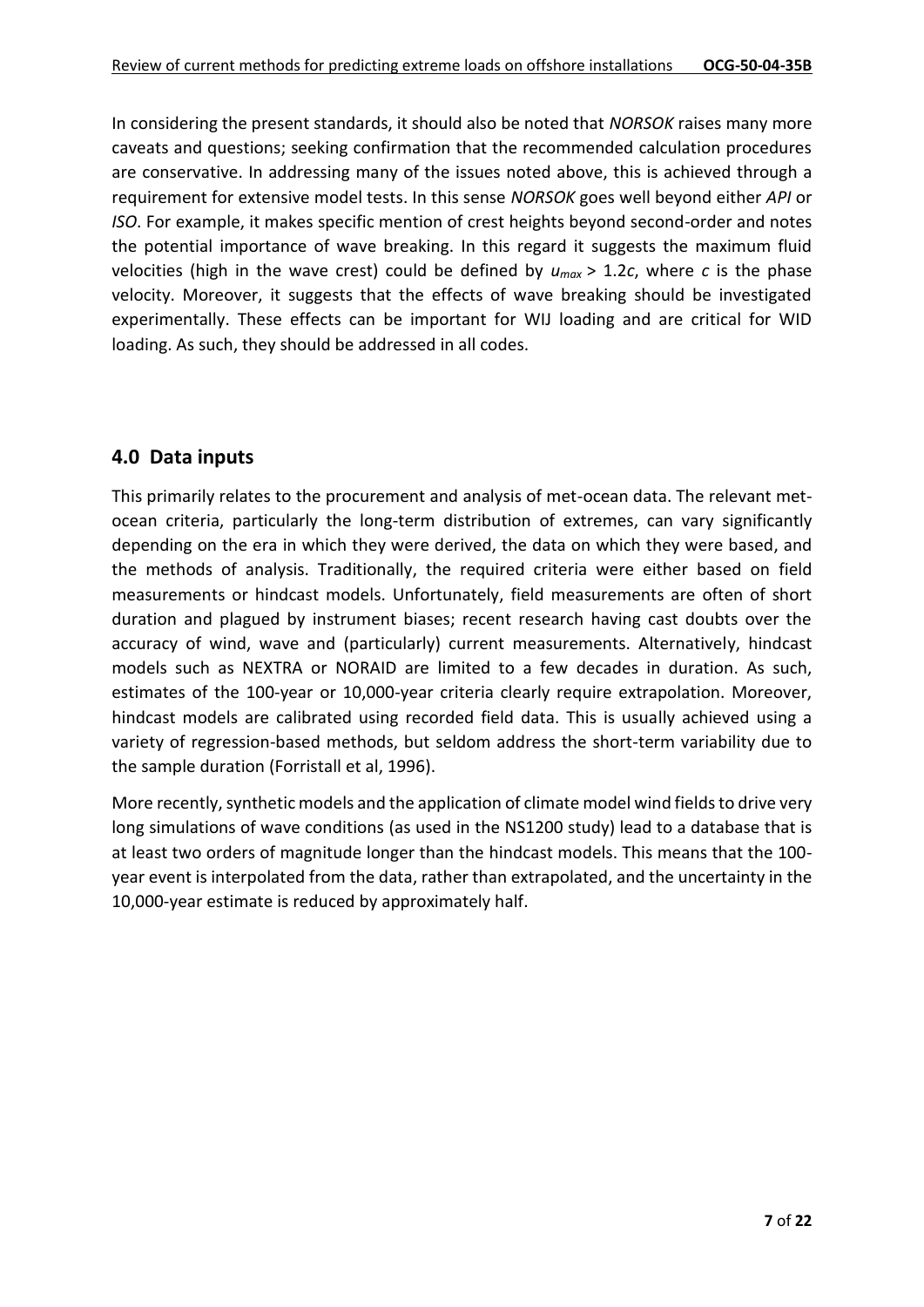### **5.0 Long-term distributions**

Historically, these were based upon a Weibull distribution fit to all sea states within a hindcast model using least squares to derive omni-directional criteria. There are several limitations to this approach, most of which invalidate the extreme value assumption of independent, identically distributed data. These are outlined as follows:

- Consecutive sea states are not independent and therefore extreme value analysis methods cannot be easily applied.
- The Weibull is a distribution for minima not maxima. Whilst it can provide stable estimates of extremes, it is not a theoretically valid distribution for this problem; there is no guarantee that it will converge.
- The least squares fitting technique is dependent on the plotting position (such as Weibull or Gringorten) employed. This can produce important differences to large return period estimates.
- Omni-directional criteria do not consider directional effects such as different fetch lengths, sheltering, storm tracks or sand banks in shallow waters. Direction is a key co-variate that should be considered in design, as discussed by Jonathan and Ewans (2007).
- A single threshold is typically used to fit the Weibull distribution. This is a largely subjective choice resulting in a 'good' fit based on visual inspection and experience. Nowadays, there are methods of extreme value analysis, such as Bayesian model averaging over a range of thresholds, that are based on statistical rigour and remove the subjectivity.

Given these difficulties, the recommended approach is similar to that proposed by Ross et al (2017). The key features to be included are listed as follows:

- (i) Independent events are identified using a peaks-over-threshold approach.
- (ii) A Generalised Pareto distribution is fitted to the extremes and includes suitable covariates.
- (iii) Joint distributions are modelled using Heffernan & Tawn (2004) and includes suitable covariates.
- (iv) The temporal variation in Met-ocean parameters over the course of a storm should be modelled.
- (v) Threshold uncertainty is included in the analysis.
- (vi) The model parameters are estimated using Bayesian inference.

In adopting this approach, the uncertainty in extremes should be considered, and included in the analysis, unless this has already been accounted for in the calibration of the safety factors or design recipe.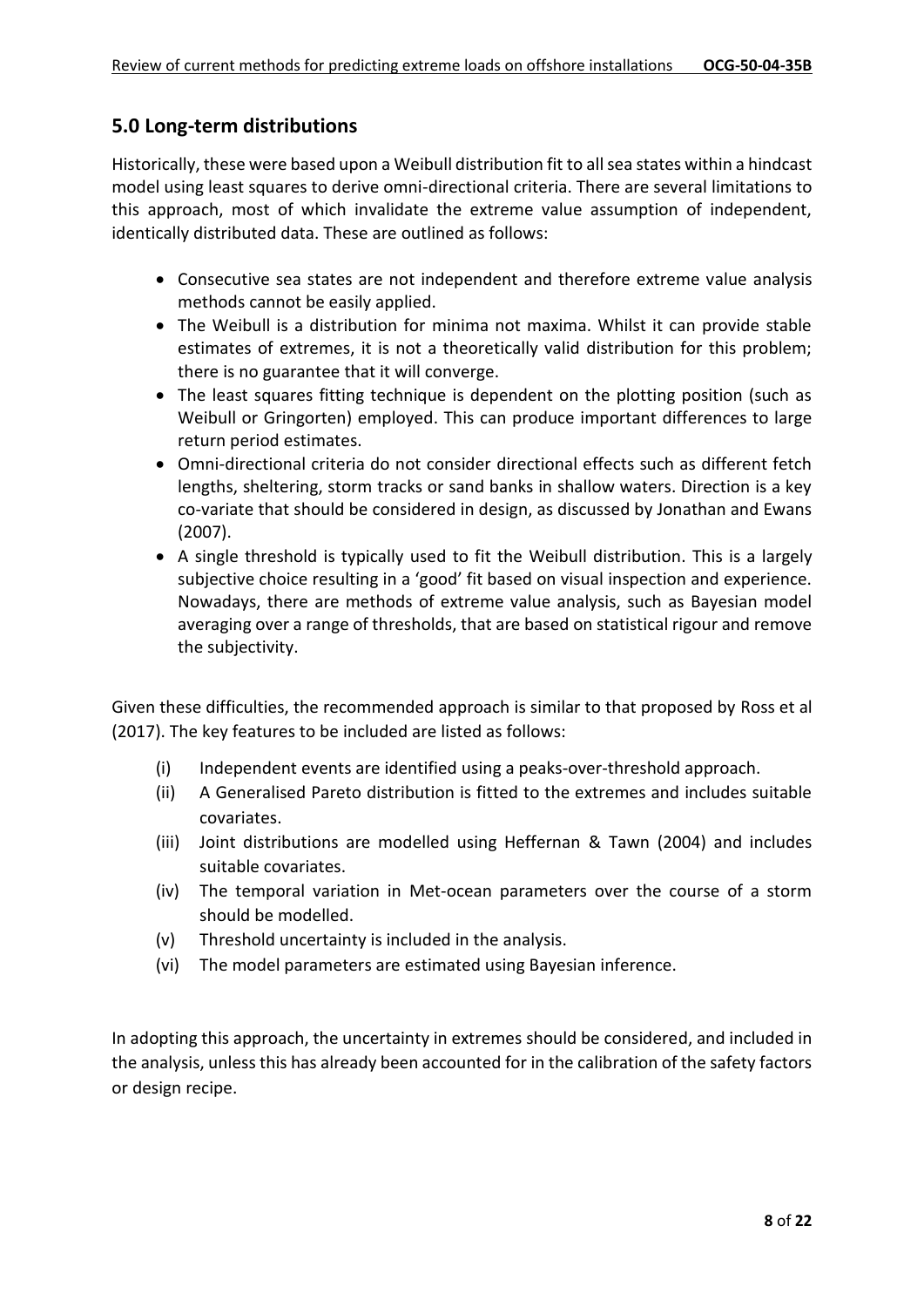# **5.1 Associated parameters**

Historically, the 100-year wave height, 100-year wind speed and 100-year current speed were assumed to act simultaneously, all based on individual extrapolations. This led to conservative associated criteria that significantly over-estimated the 100-year response of the structure and did not lead to an optimised design. More recently, the most common approach involves individual regression of each associated parameter to the significant wave height, *Hs*, during storm peak events within a hindcast model or measured data. This is simple to apply and independent of the structural form. However, it is only applicable when one met-ocean parameter dominates the environmental loading. It does not consider the joint occurrence of multiple met-ocean parameters and only considers the behaviour of observed data rather than extremes.

As an alternative a more rigorous response-based analysis approach developed by Tromans & Vanderschuren (1995) is applied. This bases the criteria on the 100-year response of the structure rather than the independent 100-year met-ocean conditions. This incorporates the joint occurrence of many met-ocean parameters in the observed dataset and considers the relative directions between winds, waves and currents. However, it is dependent on the structural form, assumes the shape of the short-term distribution and the number of storms, and considers them invariant when extrapolating from the observed data to the extremes.

More specifically, individual parameters are discussed as follows:

- The wave period associated with the maximum individual wave height, *THmax*, is typically based on a fraction of *T<sup>p</sup>* that is rarely justified in met-ocean criteria reports. Sometimes it is taken from field measurements, but these are more benign than the design conditions and when numerical simulations are used to model the extreme sea states, they typically do not incorporate nonlinear effects.
- Associated currents are often ignored as they are difficult to incorporate unless a (simplified) load model is employed.
- There are many methods for incorporating the associated still water level with various degrees of accuracy. Most of these are based on simple regressions or empirical relationships and do not consider the statistical dependency between *Hs*, tide and storm surge.

Given these difficulties, it is recommended that:

- (a) The associated conditions be derived using a single long-term model for the metocean environment. This ensures that different extremes are mutually consistent.
- (b) Associated wave periods and currents should be determined using a simple structural load model. This should include the full irregularity, nonlinearity and directionality of the wave field, including the effects of wave breaking.
- (c) Associated still water elevations should be determined using a full joint model for the environment in which the temporal profiles of waves, surge and tide through a storm event are captured.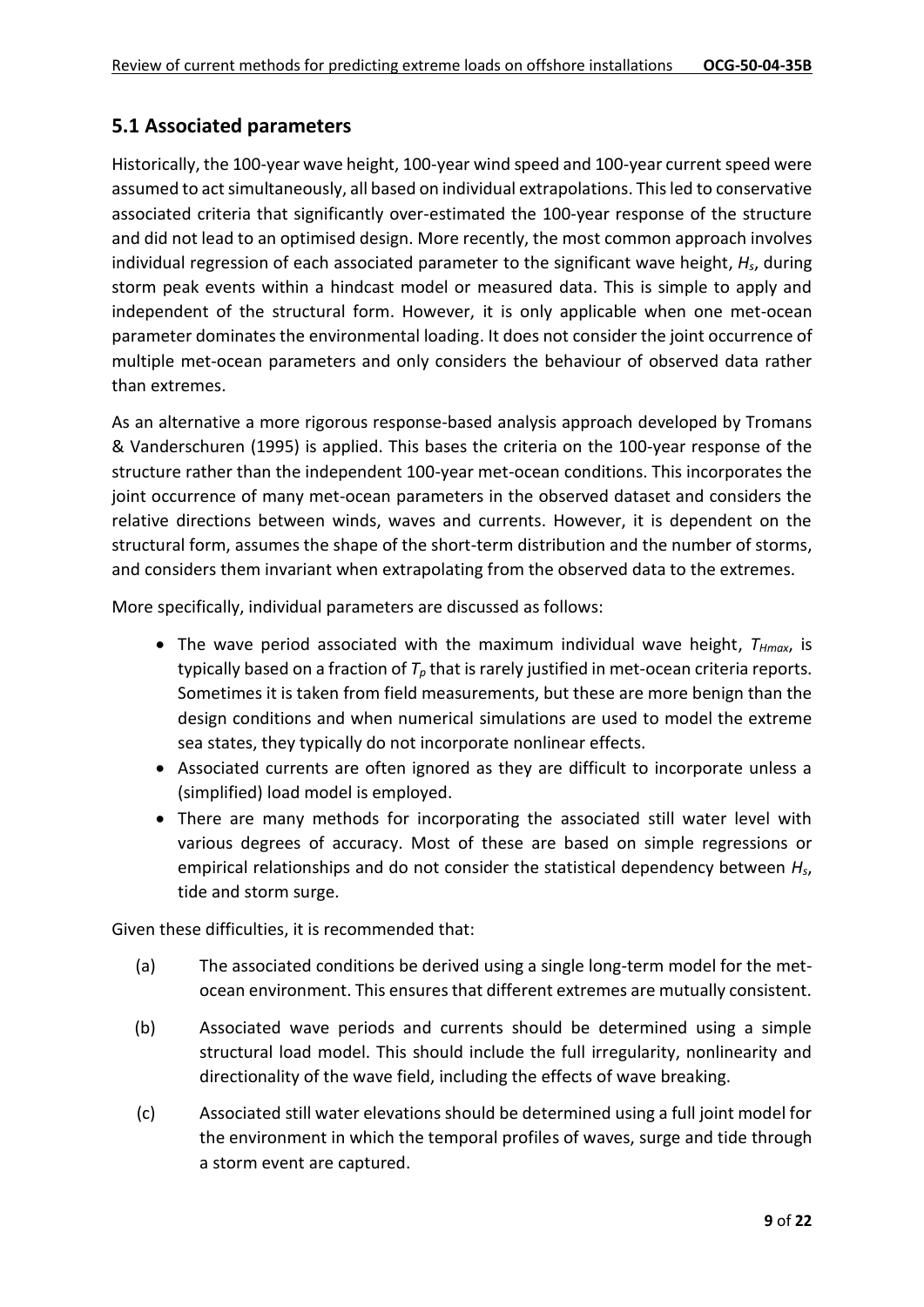#### **5.2 Directional Met-ocean analysis**

In most locations the characteristics and severity of the met-ocean environment varies with direction. It therefore follows that this should be included in any analysis of an offshore structure to avoid unnecessary over-conservatism. In considering the long-term assessment of met-ocean conditions, three key points arise:

- From an historical perspective an omni-directional analysis has commonly been applied. However, this is known to result in bias and inaccurate estimates of the extremes.
- The simplest method of incorporating directionality is to split the data into discrete directional sectors. The drawback with this approach is that it assumes that the metocean environment is piecewise constant. In reality, this is unlikely to be the case.
- A more realistic approach is to allow the parameters to vary in a continuous, possibly smooth, manner. Two approaches are applied: a Fourier series representation (Jonathan & Ewans, 2007) and splines based on a piecewise polynomial basis function (Randell et al., 2016); the latter typically providing improved stability and robustness of fit.

Having chosen how to represent the directional variation, the next step involves the development of directional criteria. Comparisons between the various methods lead to the following points:

- Omni-directional criteria are never non-conservative, but often very conservative.
- A traditional scaling approach in which the most onerous sector is set equal to the omni-directional value is rarely conservative, and often very non-conservative.
- The method suggested in Forristall et al. (2004) seeks to provide directional criteria at return periods of *N*x*R* (where *N* is the number of directional sectors and *R* the return period). This does not necessarily lead to an accurate assessment; some sectors having criteria that are larger than the omni-directional value. This approach is never non-conservative, but often very conservative.
- The NORSOK recommended approach lies somewhere in-between the traditional scaling approach and the Forristall et al. (2004) method. It suggests calculating the *N*/2x*R* return period value for each sector, but limiting values such that none is larger than the omni-directional value. This approach is often non-conservative, but rarely by very much.
- A slightly more conservative modification to the NORSOK approach is to calculate the *N*x*R* return period value for each sector and limit the values such that none is larger than the omni-directional value. This modified NORSOK approach is usually conservative, but rarely by very much.

The recommendations arising from this aspect of the study are three-fold:

(1) The long-term extreme value analysis of met-ocean data should include all relevant covariates. This will typically include direction.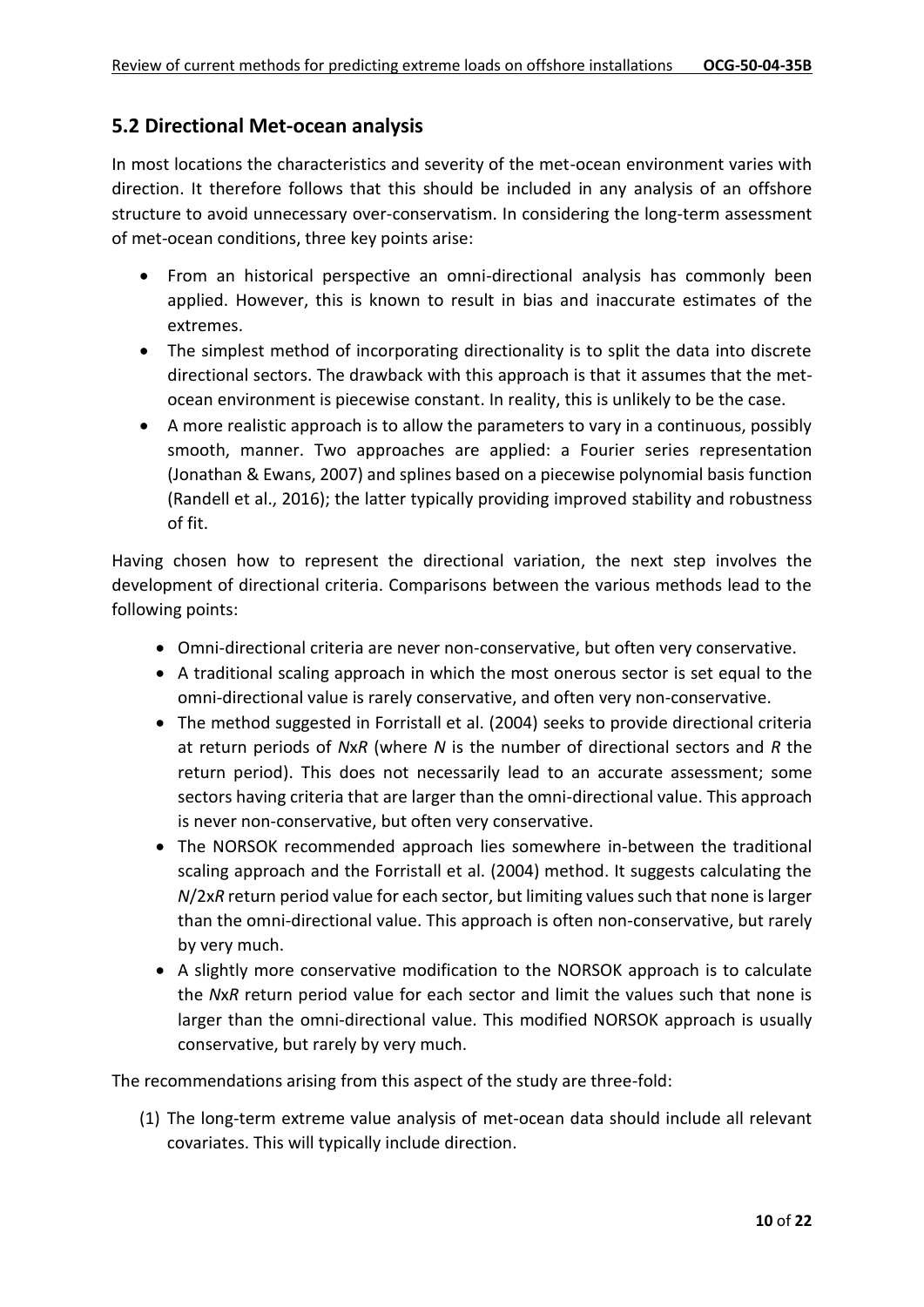- (2) The best representation of directionality is achieved using splines as these allow a smooth, continuous, variation in met-ocean conditions.
- (3) Directional met-ocean criteria should be developed using a modification of the NORSOK recommended approach, as described above.

### **6.0 Short-term distributions**

Until recently, the short-term distribution of crest heights, or the distribution of crest heights given the sea state characteristics ( $H_s$ ,  $T_p$ ,  $\sigma_{\theta}$ ,  $S_{nn}(\omega)$ ), was based upon the Foristall (2000) model. This corresponds to a two parameter Weibull fit to second-order random wave calculations based upon Sharma & Dean (1981); the fit expressed in terms of the sea state steepness and the Ursell parameter. This model provides a significant improvement over the linear Rayleigh distribution and is shown to be in good agreement with the crest height distributions measured in weakly nonlinear sea states. However, the sea states relevant to WID loading calculations, particularly where they relate to a  $10^{-2}$  or  $10^{-4}$  annual exceedance probability are not weakly nonlinear. Moreover, the individual waves associated with the occurrence of WID events, or those lying in the tail of the distribution, will be very steep (potentially breaking) and therefore highly nonlinear.

The first evidence of the nonlinear amplification of crest heights beyond second-order arose from the *SHORTCREST* JIP. With recent contributions, the evidence to support this view is now conclusive and summarised as follows:

- (i) Comparisons between field data recorded in deep water and comparable laboratory testing (Latheef & Swan, 2013).
- (ii) Confirmation of the laboratory testing using independent data recorded in two very different deep-water wave basins (Latheef & Swan, 2013).
- (iii) An extension of the results into intermediate water depths including comparisons between available North Sea data and laboratory measurements (Karmpadakis et al, 2019).
- (iv) Comparisons between crest height distributions recorded in intermediate water depths in three independent wave basins (Karmpadakis et al. 2019).
- (v) Direct numerical calculations based upon a higher-order spectral model with appropriate dissipation to address wave breaking (Xiao et al, 2013) and Hadjigeorgiou, 2018).

In realistic sea states, the increase in the crest elevations above the Forristall (2000) model is dependent upon the competing influence of nonlinear amplification and wave breaking. In practice, recent calculations suggest that the nonlinear increase in design crest heights in deep water will be of the order of 5-8% (Latheef & Swan, 2013). Whilst this may not seem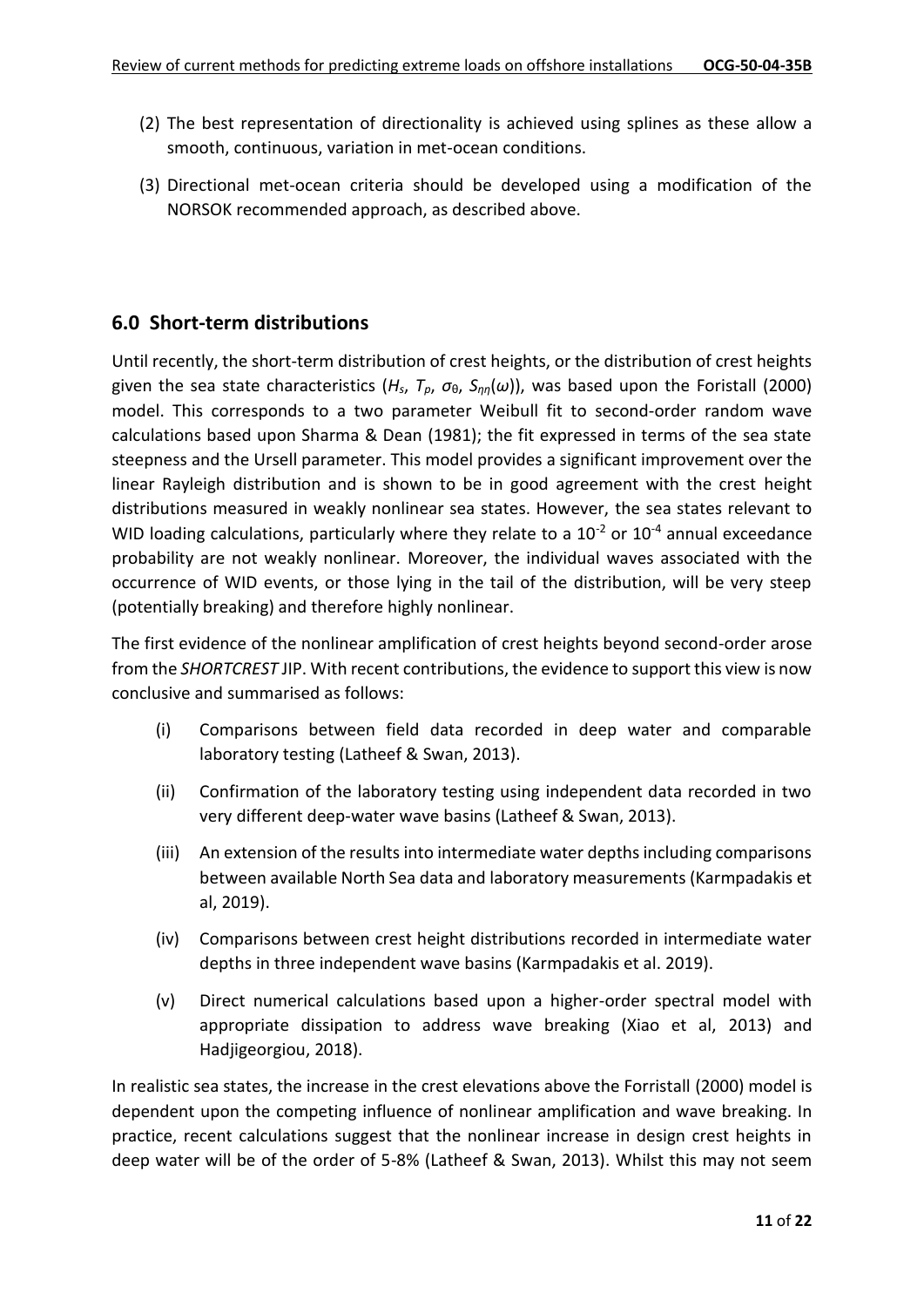large, if it is this 5-8% that enters the deck, it can account for a substantial increase in the applied load and must be incorporated within any reliability analysis. In contrast, in shallower water locations, the increase in crest heights may be substantially less, perhaps lower than Forristall (2000) predictions. This arises due to the increased occurrence of wave breaking; particularly depth-limited wave breaking.

The recommendations of this study are that the short-term distributions of wave height and crest height are best predicted as follows:

#### *(A) In deep and intermediate water depths, defined such that kpd > 1.2*

- (i) Wave heights. The Forristall (1978) empirical distribution performs well for broadbanded sea states (*γ=*1) that are widely spread, since this corresponds closely to the hurricane conditions to which the distribution was fit. However, it is less well suited to large storms in the North Sea that are generally more narrow-banded and less directionally spread. In this case, the Boccotti (1989) distribution that incorporates spectral bandwidth effects is more appropriate.
- (ii) Crest heights. In deep water these can be based upon the *SHORTCREST* JIP model. This model has been further refined in the *LOADS* JIP and its range of applicability extended to intermediate depths, subject to the limits noted above.

#### *(B) In intermediate and shallower water depths kpd < 1.2*

- (i) Wave heights. There are a number of available distributions that incorporate, to varying degrees, the relevant physics appropriate to shoaling and shallow water breaking. These include von Vledder (1991), Battjes & Groenendijk (2000) and Mendez et al, (2004). Each of them performs well in a given set of conditions but cannot be applied across the whole range of water depths (karmpadakis et al 2020a). Very recently, a new wave height distribution was developed within in the *LOWISH III* JIP. This compares very favourably with both field and experimental measurements across a wide range of intermediate and shallow water depths (Karmpadakis et al, 2017 & 2020b).
- (ii) Crest heights. Whilst the Forristall (2000) model is very widely applied, comparisons with field measurements demonstrate that it can be very conservative. This arises because the Sharma & Dean (1981) model provides no upper-bound for wave breaking. In contrast, the crest height model developed in the *LOWISH III* JIP (Karmpadakis et al, 2017), building on the wave height model noted above, has no such limitations and agrees very well with available field data.

In respect of the crest heights, it is important to note that the recommended distributions relate to point statistics. If a structure encompasses a significant topside area, as is usually the case, the occurrence of WID loads must be based upon a rigorous assessment of the area maximum crest elevation. This is already included in the relevant standards and must be rigorously assessed. Forristall (2006) provides an appropriate model, but recent laboratory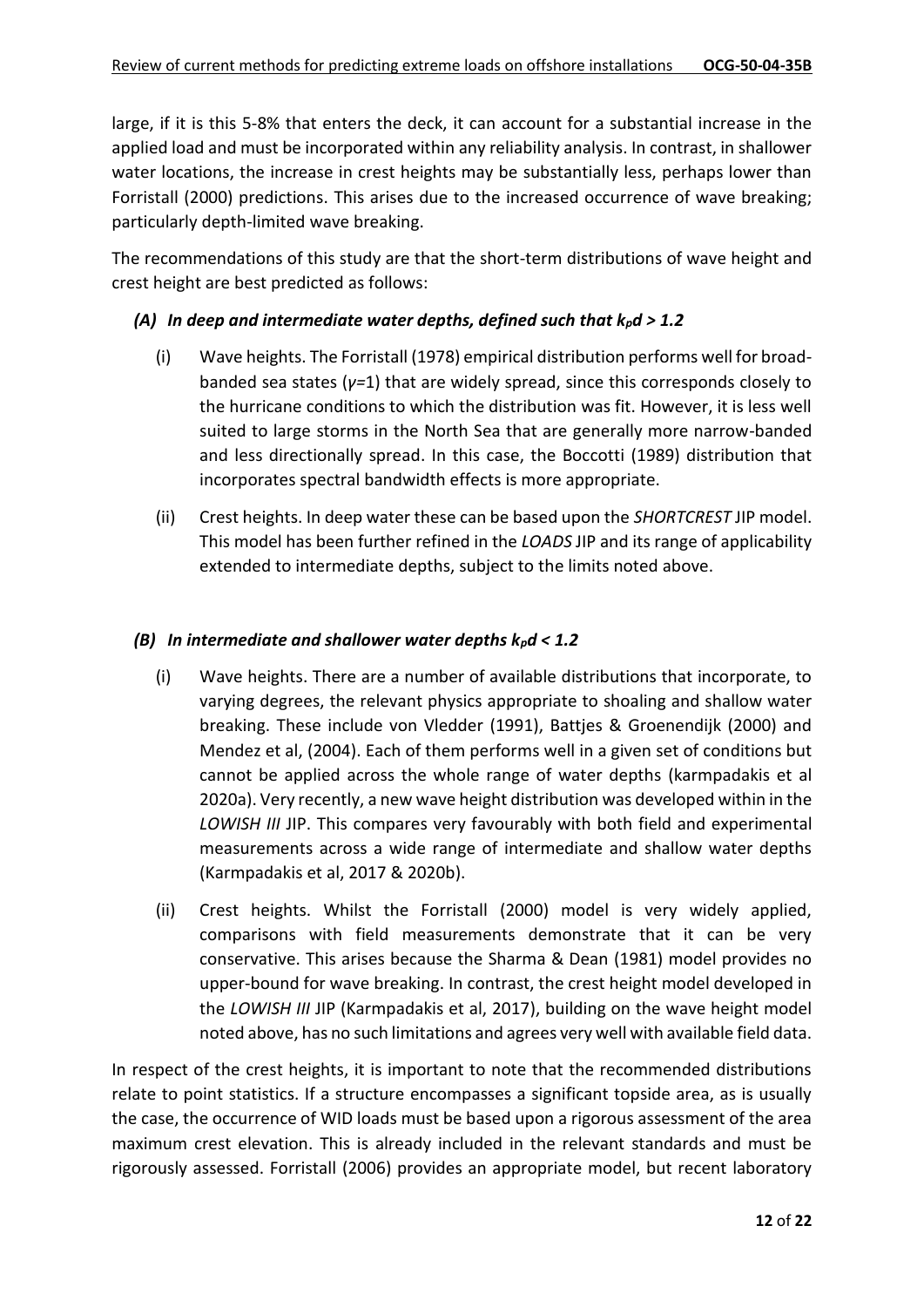observations (Ma, 2018) suggest that this will be non-conservative in very steep sea states. However, with the occurrence of wave breaking, the area amplification is expected to reduce. Unfortunately, the present state-of-the-art is such that this change cannot be predicted without recourse to laboratory data.

# **7.0 Wave-in-jacket (WIJ) loading**

Present practice for the calculation of WIJ loading is based upon a load recipe. This adopts a steady or regular wave theory, typically a Stokes 5<sup>th</sup>-order or high-order stream function, matched to target wave height based upon the required return period, *Hmax*. The water particle kinematics, *u*(*x*,*z*,*t*), predicted by this model are then adopted within Morison's equation and the WIJ loads predicted. In applying this method it is widely acknowledged that neither the water surface elevation, *η*(*t*), nor the underlying kinematics, *u*(*x*,*z*,*t*), provide an accurate representation of the actual design wave event; the latter being unsteady or irregular and directionally spread. However, the loading coefficients describing the drag, *cd*, and inertia, *cI*, loading components, are 'calibrated' to give the best possible description of the applied loads. The difficulties associated with this method are listed as follows:

- (i) To achieve an effective calibration, appropriate to a range of wave steepness, effective water depths and structural forms, the adopted kinematics must exhibit a similar form to the actual kinematics. This is particularly relevant for *ux* (*z*), both immediately beneath the largest crest elevation and at all spatial locations within the plan area of the jacket. In practice, this is seldom true, particularly if the wave exhibits some level of breaking (see below).
- (ii) Given significant differences in *ux*(*z*), the calibration will be dependent upon both the assumed failure mode and the elevation of failure. Traditionally, failure is usually expressed in terms of the total over-turning moment (OTM), or the total base shear (BS); both assessed at the mudline. Whilst this may be appropriate for some structures, it will not be appropriate for all.
- (iii) The occurrence of wave breaking is known to be important for small exceedance probabilities, even in deep-water locations (Latheef & Swan, 2013). As a result, the magnitude of the near-surface velocities may be substantially increased and the vertical structure of the horizontal velocities, *ux*(*z*), markedly different. Such changes would require a different calibration (for non-breaking and breaking waves) and may provoke a different failure mode/elevation.

The consequence of these effects is that the bias associated with the application of a regular wave model is not consistent across different wave conditions, failure modes and structural configurations. That said, a design approach using regular waves could be calibrated for a carefully defined set of conditions. However, the development of multiple calibrations to accommodate all conditions is practically unrealistic.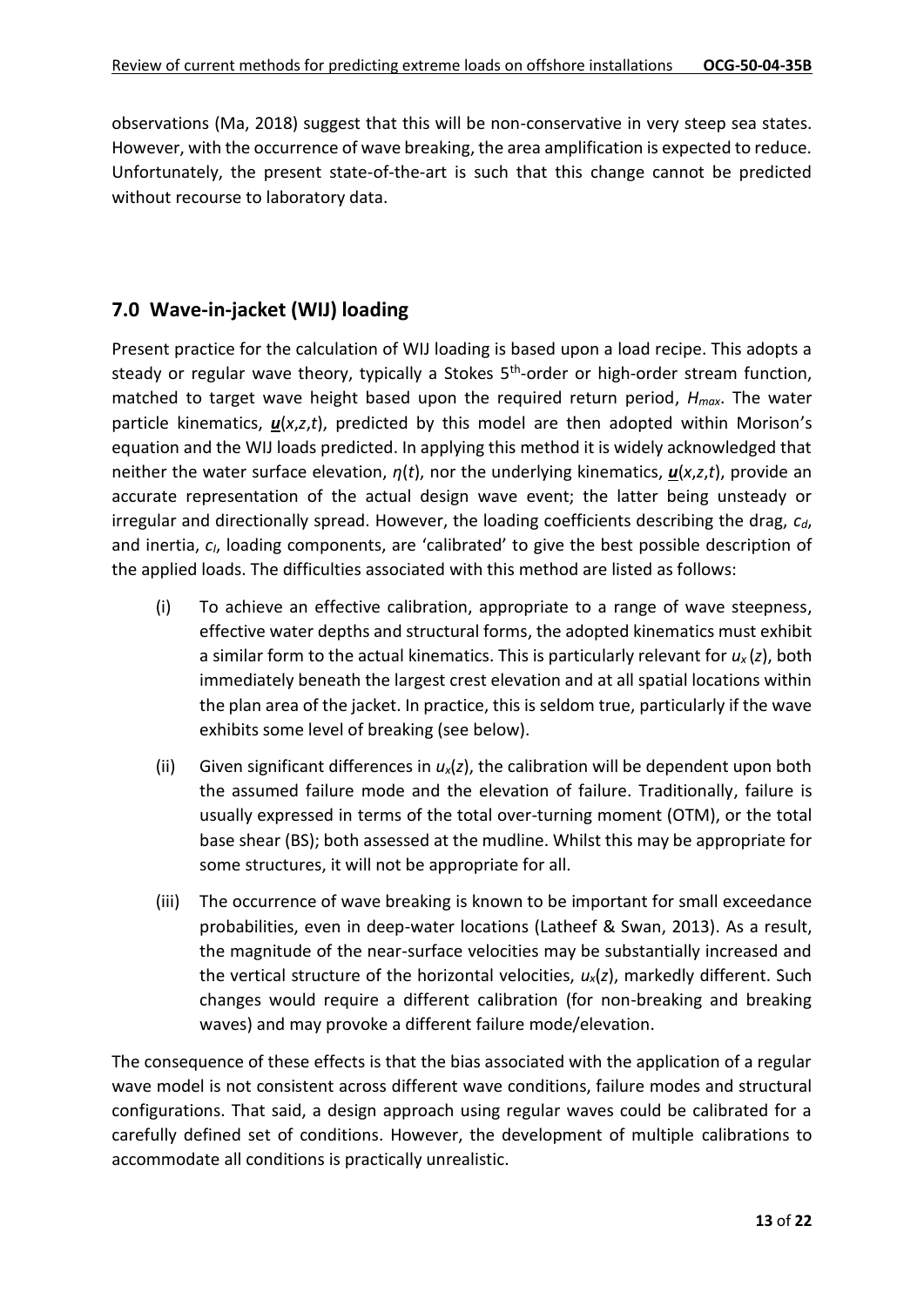To overcome this difficulty, whilst preserving the use of a deterministic design wave, the adopted wave model needs to be more realistic in terms of the included physics. In this way, the predicted kinematics will more closely resemble the actual, and hence the adopted calibration more widely applicable. To achieve this, a second-order random wave model is an obvious choice. The bias is reasonably small and is fairly consistent across most wave conditions, failure modes and structural configurations.

However, there is one key effect that it misses: the effect of wave breaking. Therefore, such a model is not appropriate for conditions or failure modes where wave breaking is important. An obvious example is the local loading of elements in the crest of a wave. In some instances, it is possible that this 'local' loading may lead to a global failure, or the failure of safety critical equipment. Whilst deterministic nonlinear irregular waves can provide a good approximation to the short-term distribution of loading in random seas, they do not (by definition) include the full stochastic variability within a sea-state. Therefore, in steep seas with many breaking events the distribution of loading can be under-estimated. However, it is possible to define a set of deterministic irregular wave events that encompass a range of wave steepness to account for this variability within a deterministic approach.

Building upon these comments, the recommended approach for a deterministic assessment of the WIJ loading associated with extreme wave events is to model a set of focused wave events that encompass a range of wave steepness. If the waves are not breaking, then their kinematics can be modelled using second-order theory. However, if they are breaking then a fully nonlinear model, or kinematics developed on the basis of laboratory testing, is required. The waves should be focused at a number of locations around a structure to ensure that a range of load cases and failure modes is considered. The properties of these waves must be determined on the basis of the long-term description of the met-ocean environment and this must include the relevant uncertainties.

As an alternative to the deterministic focused wave events outlined above, a full probabilistic analysis could be undertaken. This would normally be recommended when calculations involve very steep seas, with lots of wave breaking, and the possibility of WID loading. In such cases it becomes increasingly difficult to identify the small set of focused waves that represent all possible failure modes.

# **8.0 Wave-in-deck (WID) loading**

The accurate and efficient prediction of WID loads is the most difficult part of any load calculation and (potentially) has the largest effect on the predicted reliability. The explanation for this is given as follows:

(i) The time-history of the WID load,  $F_x(t)$ , is dependent upon the incident wave shape, *η*(*t*), the square of the associated fluid velocities, *u* 2 , and the size/layout of the topside structure. Taken together, *η*(*t*) and *u* <sup>2</sup> define the transfer of wave momentum into the topside, whilst its layout (particularly the openness or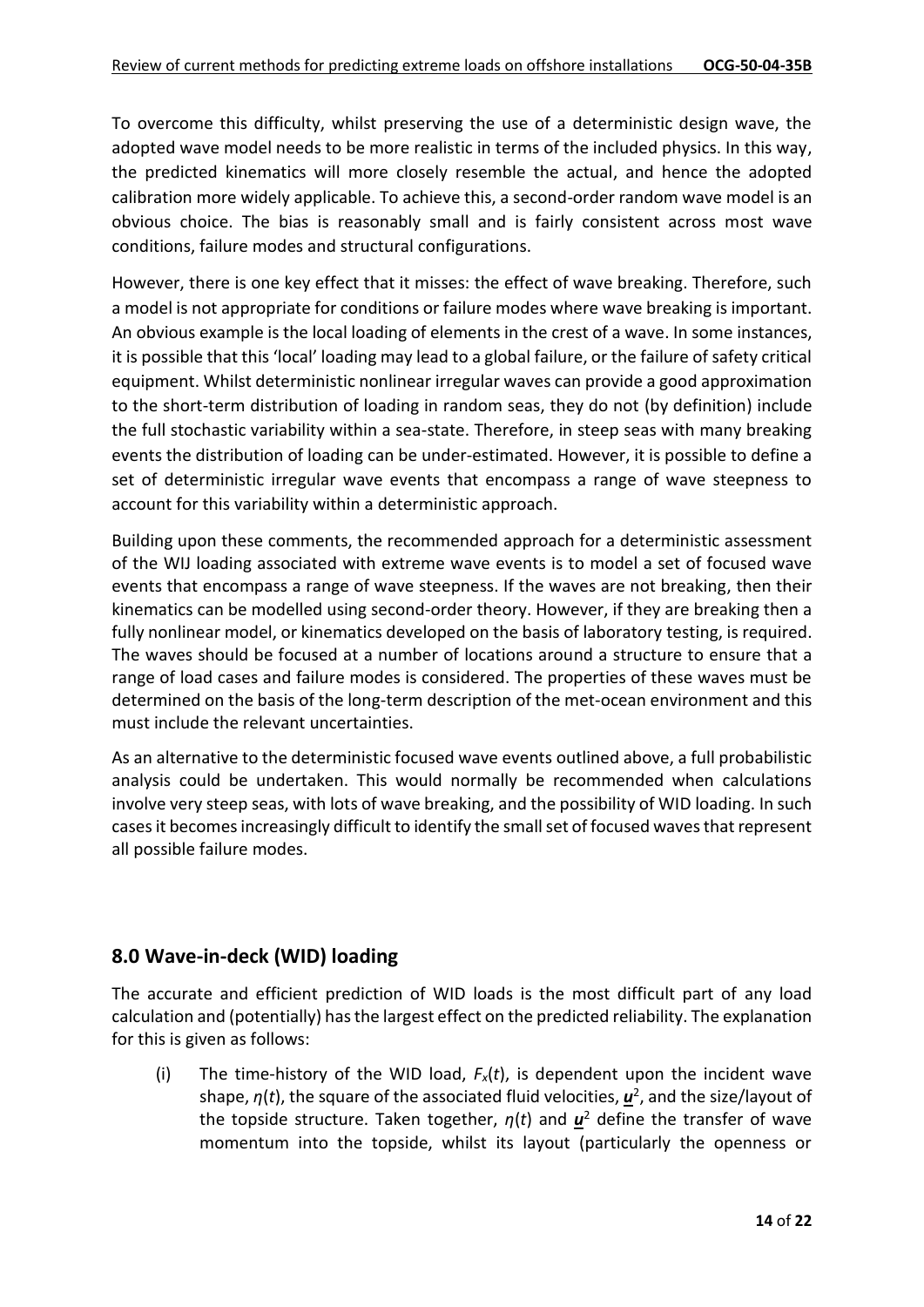porosity of the structure) defines the rate at which this momentum is destroyed and hence the applied load time-history<sup>1</sup>.

- (ii) The WID loads are based entirely on that part of the wave crest that enters the topside structure, both through the front face of the structure (perpendicular to the direction of wave propagation) and through its underside. As a result, the only part of the wave that needs to be modelled lies close to a large wave crest for which  $\eta_c$ > $h_d$ , where  $h_d$  is the deck elevation. Unfortunately, this is the most difficult part of any wave to model. It encompasses the largest fluid velocities, with the largest uncertainties, and is that part of the wave for which the "errors" in the kinematics predictions based upon a simplified design wave solution (using an equivalent steady or regular wave model) will be largest.
- (iii) In Section 7.0, the difficulties associated with the development of an effective calibration, as part of a load recipe based upon an equivalent steady or regular wave, were discussed in respect of WIJ loading. Similar arguments apply in respect of WID loading. However, given the part of the wave profile that is of interest, point (ii) above, these difficulties become more acute. This is further complicated by the occurrence of wave breaking.
- (iv) The nature of the WID loading is such that it involves a highly transitory (rapidly varying) free surface flow. In such cases it is unlikely to be well modelled by a classical drag force. That said, the applied loads will be proportional to  $\underline{u}^2$ , with appropriate spatial averaging, as indicated in point (i). It therefore follows that if the WID loads are modelled using a Morison's type drag component, the empirical loading coefficients may lie well outside the expected bounds. Moreover, with the physics of the loading process inappropriately modelled, the loading coefficients may be subject to unexpected and rapid change. This significantly complicates the process of achieving an effective calibration, adding to the difficulties noted in (iii).
- (v) Given the practical importance of wave breaking in all water depths, particularly in respect of the water particle kinematics, it cannot be assumed that the largest crest elevations producing the largest deck inundations will also produce the largest loads. If a smaller but steeper wave is breaking, the near-surface water particle kinematics will be larger giving a larger global load. As a consequence, if a structure is subject to a large level of deck inundation, the identification of the worse-case WID loading event, including the sea state in which it arises, becomes very problematic. In this case, a full probabilistic analysis may be required in which all sea states capable of producing a WID loading event are included within an assessment of the structural reliability. The first example of such an approach is outlined by Tychsen et al (2016), with a simplified approach developed within the *LOADS* JIP.

 $1$  This argument is based solely on the application of Newton's second law. If correctly formulated it will accurately reflect the physics of the loading process, allowing the WID loads to be predicted (See Ma & Swan, 2020b).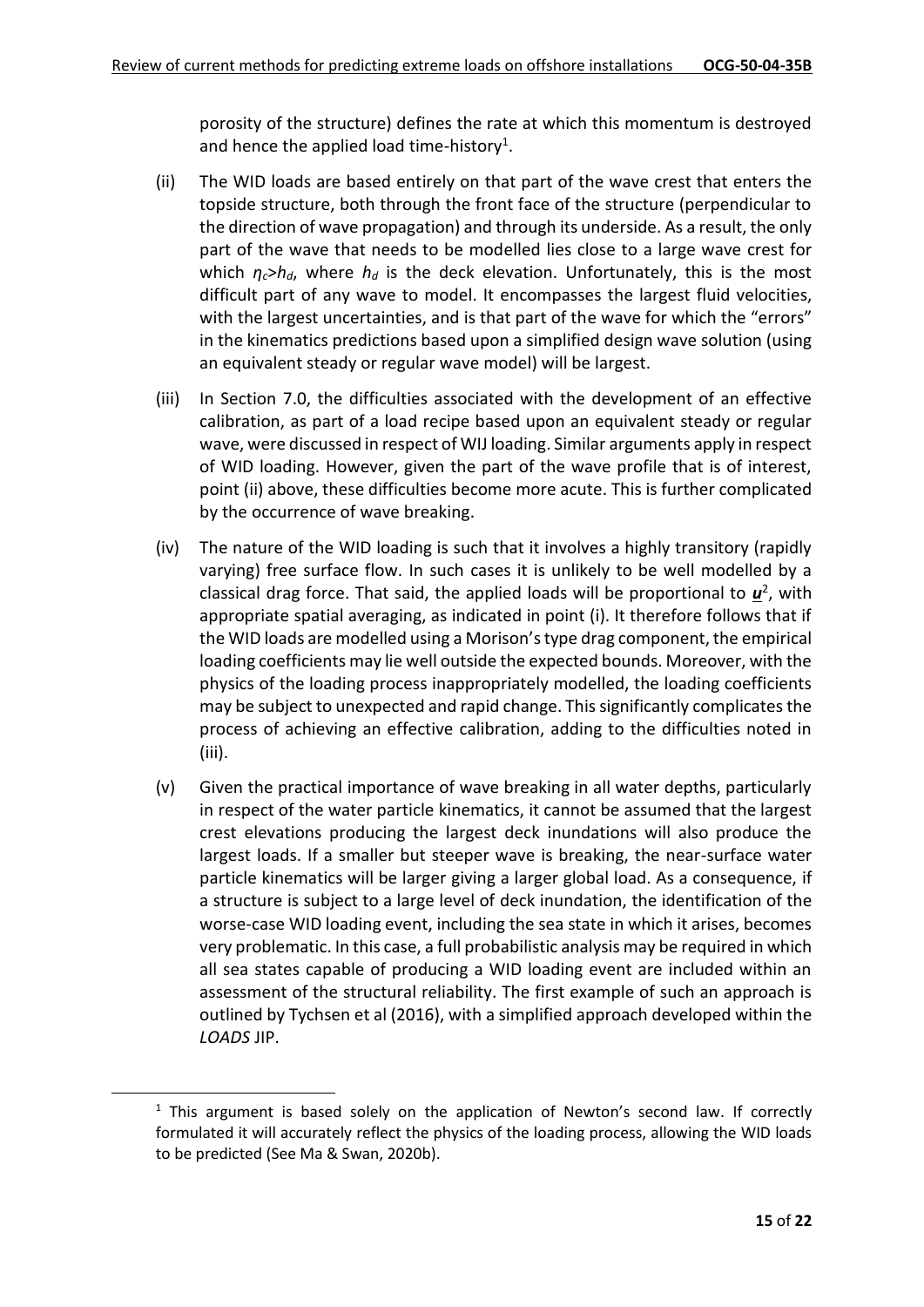A full explanation of many of these effects, with reference to the available laboratory data, is given in a sequence of papers by Ma & Swan (2020a,b,c & d).

Given these difficulties, it is clear that the WID load models commonly used in design / reassessment do not provide an adequate description of the applied loads. Specifically:

- (a) The Graff et al. (1995) momentum flux model neglects the porosity of the topside structure and therefore produces a conservative estimate of the WID loads when based upon realistic descriptions of the wave shape, *η*(*x*,*y*,*t*) and the water particle kinematics, *u*(*x*,*y*,*z*,*t*).
- (b) The silhouette method (recommended in the *API*, *ISO* and *NORSOK* standards, and recently updated by Santale, 2017) is typically non-conservative. This arises because of the calibration difficulties noted above and, specifically, the fact that the most commonly adopted calibration is based upon comparisons to the WID loads recorded by Finnigan & Petrauskas (1997) in which breaking waves were neglected. The present state-of-the-art suggests that there is no justification for this (Latheef & Swan, 2013 and Karmpadakis et al, 2019).
- (c) The component model proposed by Kaplan et al (1995) incorporates a very broad range of force components and, as such, has the potential to be highly accurate. However, the extent of the required calibration (given all the difficulties noted above) is excessive, limiting the practical application of the model.

To over-come these problems, a new momentum flux model has recently been proposed (Ma & Swan, 2020b). This model incorporates the porosity of the topside structure, avoids entirely the need for empirical calibration, and has been very extensively validated in respect of both regular and random waves; the latter including the effects of wave breaking.

Taking due account of the issues noted above, the analysis of WID loads appropriate to reliability calculations can be undertaken in two ways:

- (i) A full probability analysis in which all waves capable of producing WID loading events are modelled in all sea states arising in the long-term. This allows a full long-term description of the applied loads (both WIJ and WID) and hence a direct calculation of the structural reliability. Although a number of important short-cuts can be applied (full details of which are given in the *LOADS* JIP), this represents an extensive analysis. Nevertheless, in some cases (particularly those involving potentially large levels of deck inundation) such an analysis will be unavoidable.
- (ii) A much simplified and deterministic analysis of the WID loads arising in one or more extreme wave events; the latter chosen to reflect the long-term distribution of the met-ocean conditions. In adopting this approach, it is essential that the calculated loads define an upper-bound to those given in (i), taking due account of the variability in the applied loads and all possible failure modes.

Importantly, the calculations undertaken in (i) or (ii) must incorporate the possible effects of wave breaking. In seeking to keep the calculations as simple/accessible as possible, the deterministic calculations outlined in (ii) will inevitably involve some degree of conservatism, hence the mention of an upper-bound. The challenge is to ensure that the extent of this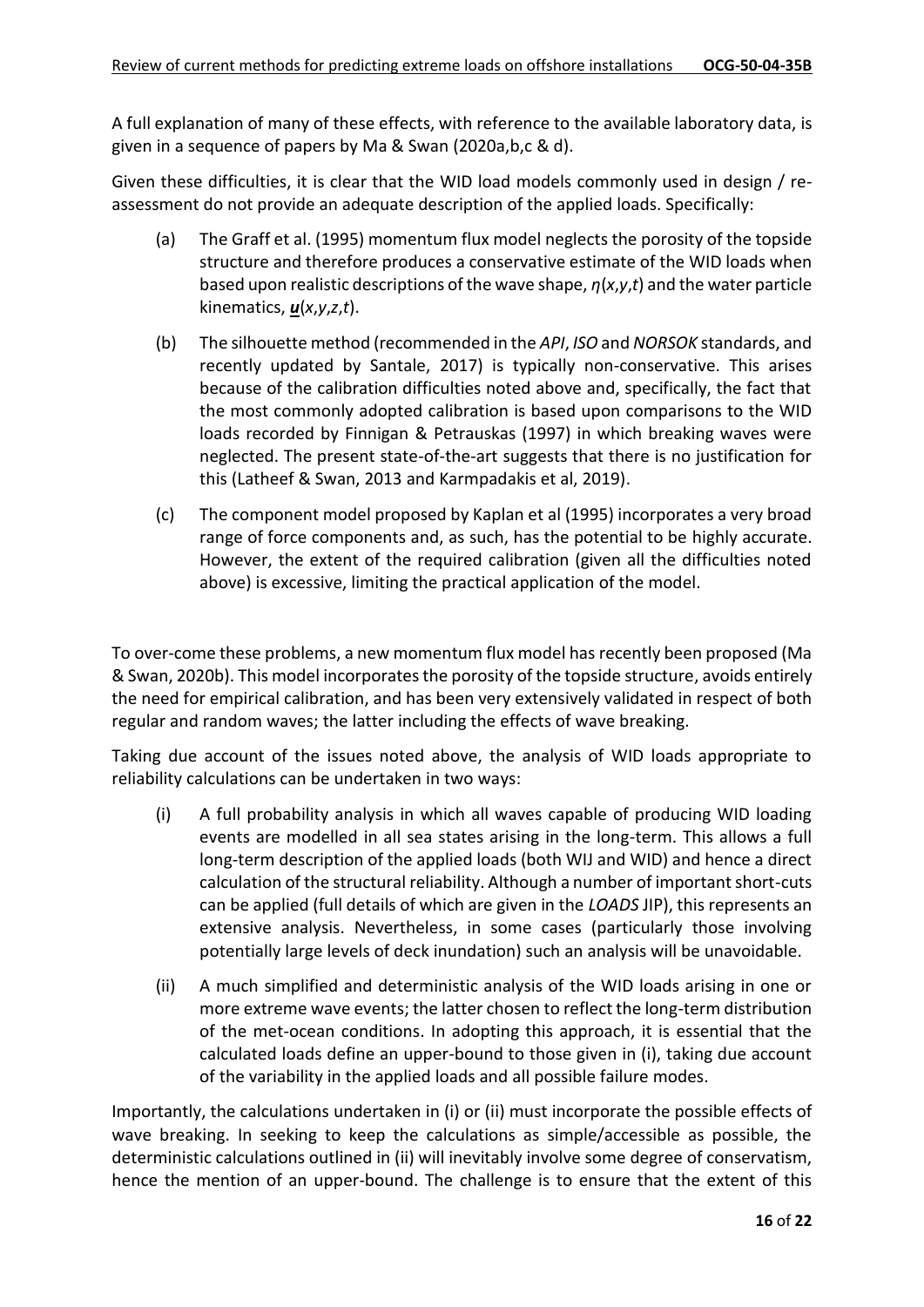conservatism does not become excessive. To achieve this the recommended procedures for the calculation of WID loads are described as follows:

#### *(A) For structures experiencing a small level of deck inundation*

- (i) If the long-term met-ocean conditions suggest that the sea state steepness,  $S_1$ , and the effective water depth, *kpd*, are such that the largest waves capable of entering the topside structure are non-breaking, the input wave conditions can be based upon a deterministic regular wave. This should be matched to *ηmax* and *Tlocal*; the former including nonlinear amplifications beyond second-order and area effects, while the latter is based upon a focused wave event (for *kpd*≥1.0). The predicted kinematics could then be input into a fully calibrated load model; the calibrations developed as part of a problem-specific recipe including the size and relative porosity of the topside structure.
- (ii) As an alternative to the regular wave adopted in A(i), a second-order focused wave could be adopted. This would have two notable advantages. First, it would involve a wave case that is compatible with the recommended WIJ analysis (Section 7.0). Second, with a very significant improvement in the physics underpinning the chosen wave event, it could either be applied within a calibrated load model (in which case the calibrations will be more widely applicable) or within the proposed momentum flux model (Ma & Swan, 2020b). In this latter case the need for an effective calibration is avoided. Indeed, no empirical input is required. Given that a focused wave evolves in both space and time, as would be the case for any large irregular wave, the position of the maximum crest elevation needs to be chosen such that it causes the worst-case load, talking due account of all relevant failure modes and elevations. Recent research suggests that this position usually relates to the arrival of the largest wave crest on the front face of the structure. However, this will inevitably be platform specific, depending on the layout of the topside structure. Furthermore, this would need to be considered in conjunction with the WIJ loads (Section 7.0); the phasing of the load components (WIJ and WID) arising above the failure elevation being critical.
- (iii) If  $S_1$  and  $k_p d$  (from the long-term met-ocean conditions) are such that the WID loading may be associated with large breaking waves, the calibration of a regular wave model becomes unrealistic. In this case a deterministic focused wave (as outlined in A(ii)) becomes more relevant. In modelling this wave, the crest elevation should be held constant, consistent with the target exceedance probability, and the local wave period reduced to create an over-turning wave event. This will define the required upper-bound, but should not be excessively conservative given that the level of inundation, Δ*η*, is assumed small. Having defined the relevant wave event, the loads can be predicted in one of two ways:
	- (a) With numerically calculated wave kinematics used to provide the input to an effective WID load model (Ma & Swan, 2020b).
	- (b) The target waves generated experimentally and the WID loads measured directly.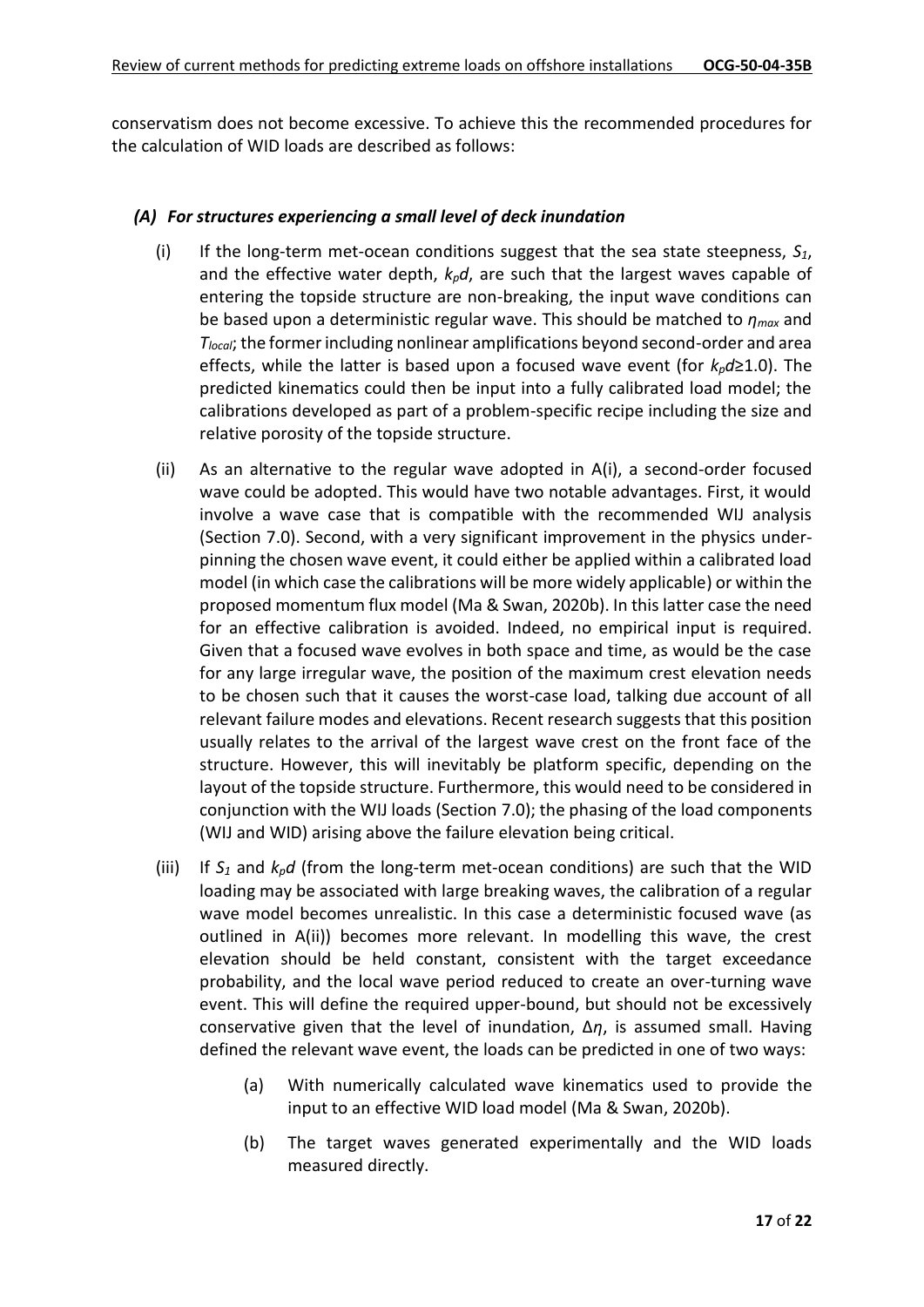In either case, the position of the focused wave crest relative to the topside structure must again be investigated so that the "worse case" loading event is identified, taking due account of all failure modes/elevations. As noted above, this should be investigated in conjunction with the WIJ loads, unless failure occurs immediately beneath the topside structure. In this latter case the WIJ loads become irrelevant.

#### *(B) For structures experiencing a large level of deck inundation.*

In this case a wide range of wave events can enter the deck structure, some of which will be breaking. Given earlier comments concerning the need to ensure that any deterministic wave event is conservative, it is important to note that the magnitude of any WID loads increases with:

- The maximum crest elevation, *ηmax*, and hence the level of deck inundation, Δ*η.*
- Reducing local wave period, *Tlocal*. For a given *ηc,max*, this produces a steeper wave with larger near-surface velocities.
- The severity of wave breaking; the largest loads associated with overturning waves.

Acknowledging each of these points, a conservative estimate of the worst case WID loads will be produced by a deterministic focused wave matched to the underlying frequency spectrum, *Sηη*(*ω*), directional spread, *σθ*, and *N*-year crest elevation, *ηc,max*, in which the local period has been reduced to create an over-turning wave. In generating this case, the incident wave conditions could either be generated numerically (via a fully nonlinear wave model or CFD) or experimentally in a laboratory wave basin. Likewise, the load time-history could be produced using a validated WID load model (Ma and Swan, 2020b), direct from CFD using a pressure integration (feasible but computationally expensive and unproven for realistic porous topsides), or from laboratory observations. In each case, a variety of focused locations must be considered to identify the worse-case loading event for all relevant failure modes/elevations.

In adopting this approach, the method specifically sets out to maintain a level of conservatism. This is a necessary requirement of any simplistic deterministic calculation. However, in seeking this, the solution may prove to be excessively conservative. This is of particular concern for structures that experience a large level of deck inundation; the latter arising due to significant sea bed settlement or large variations in the long term met-ocean criteria. In such cases, the wave conditions associated with failure can occur over an increasingly large part of the *Hs*-*T<sup>p</sup>* parameter space. The only way to avoid this level of conservatism is to adopt a full probabilistic analysis as outlined in (i) above.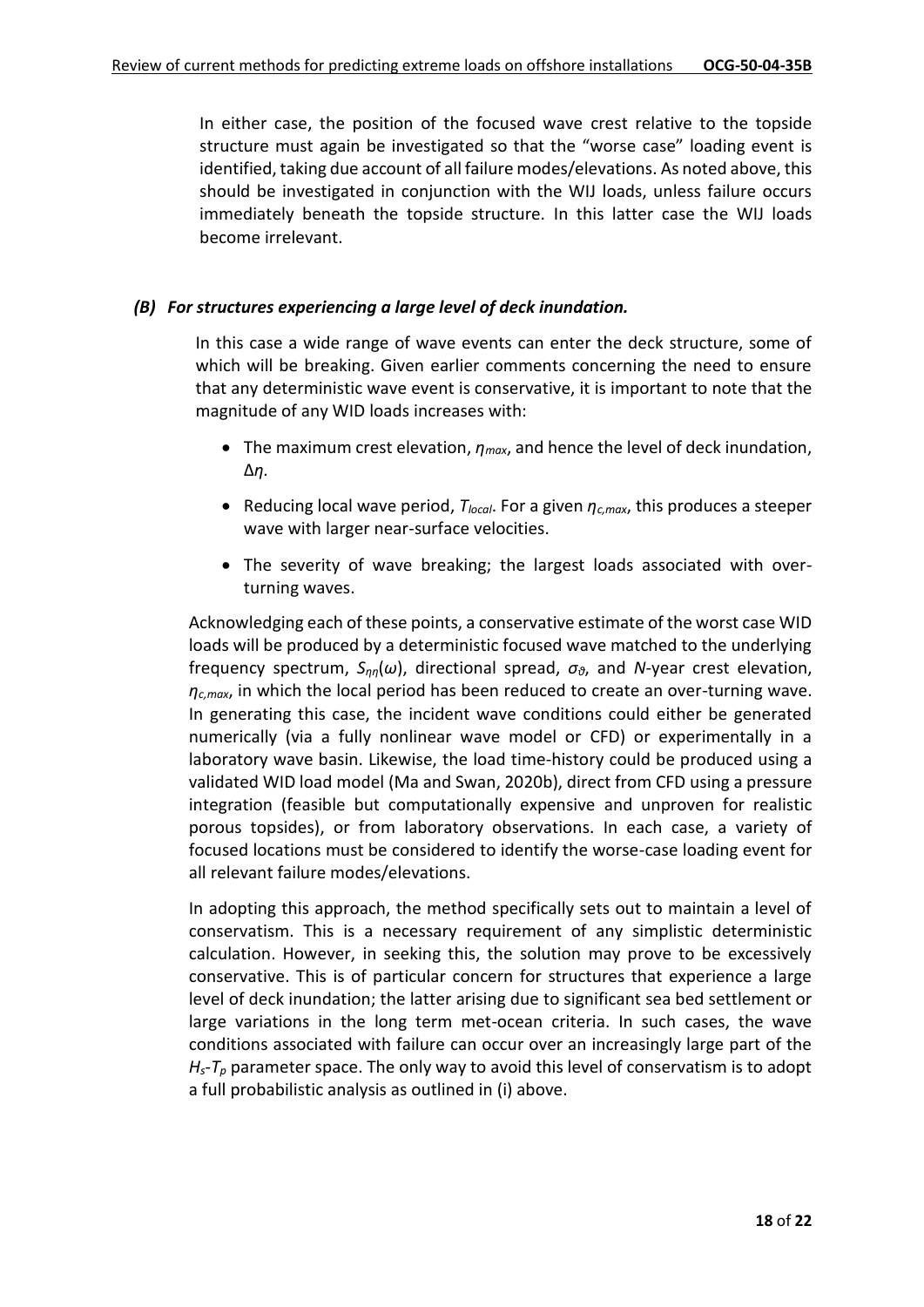### **9.0 Concluding remarks**

Taken together, the deliverables produced within Objective 1 of this study confirm that the present state-of-the-art in terms of scientific understanding has moved well beyond the present code requirements. This conclusion is appropriate to:

- The description of the ocean environment
- The physics of extreme wave events
- The nature of the applied loads
- The calculation of the maximum loads
- The assessment of structural reliabilities / failure probabilities

Whilst not all of these effects will be relevant to all structures, they should be addressed in any re-assessment of structural integrity. Indeed, this is increasingly acknowledged within the offshore industry, with many owners/operators applying calculation procedures that go beyond present recommended practice. Indeed, in some cases these analysis procedures are consistent with the present state-of-the-art and have been responsible for driving it forward.

The challenge that remains is to update the existing codes to reflect these advances and, in so doing, ensure that all design / re-assessment achieves the target reliabilities.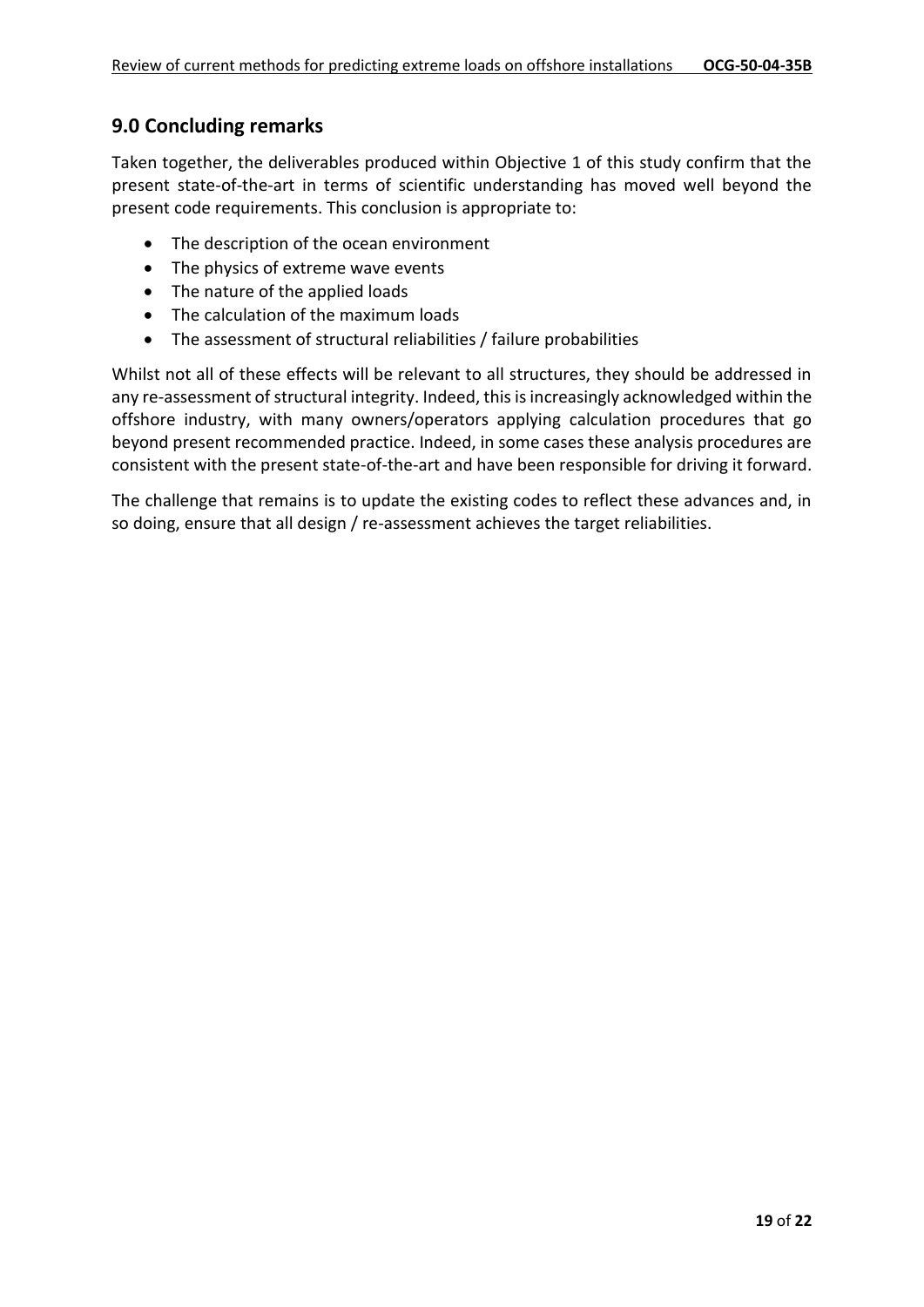#### **References**

Battjes, J.A. & Groenendijk, H.W. (2000). Wave height distribution on shallow foreshores. Coastal Engineering.

Boccotti, P.(1989). On mechanics of irregular gravity waves. Atti Accademia Nazionale dei Lincei.

Finnigan, T.D. (1991). Prediction of wave forces on decks of offshore platforms. Chevron Oil Field Research Report TM91000025, January 1991.

Finnigan, T. D., & Petrauskas, C. (1997). Wave-in-deck forces. In *ISOPE*, vol. 3, (pp. 19–24). Golden, CO, USA. 66

Forristall, G.Z. (1978). On the statistical distribution of wave heights in a storm. Journal of Physical Oceanography, 83(C5):2353–2358.

Forristall, G.Z. (2000). Wave Crest Distributions: Observations and Second-Order Theory. Journal of Physical Oceanography 30 (8), 1931 – 1943.

Forristall, G.Z. (2006). Maximum crest heights over an area and the air gap problem. In 25th Int. Conf. on Offshore Mech. & Arctic Engng., (pp. 11–15). ASME. 95, 117

Forristall, G.Z., Barstow, S.F., Krogstad, H.E., Prevost, M., Taylor, P.H. & Tromans. P.S. (2004) Wave Crest Sensor Intercomparison Study: An Overview of WACSIS. American Meteorological Society.

Graaf, J. W. v. d., Tromans, P., & Vanderschuren, L. (1995). Wave loads on decks. Shell Offshore Structures Engineering Newsletter, (10). 27, 62, 64, 70, 184, 189

Hadjigeorgiou, D. (2018). Nonlinear wave interactions in realistic sea states. PhD thesis, Civil Engineering, Imperial College London.

Heffernan, J.E. & Tawn, J.A. (2004). A conditional approach for multivariate extreme values. Journal of the Royal Statistical Society B.

Jonathan, P. & Ewans, K. (2007). The effect of directionality in extreme wave design criteria. Ocean Engng, 34:1977–1994.

Kaplan, P., Murray, J.J. and Yu, W.C. 1995 "Theoretical Analysis of Wave Impact Forces on Platform Deck Structures", Proc. OMAE Conf., Vol. I-A, pp 189-198.

Karmpadakis, I., Hadjigeorgiou, D., Swan, C., & Christou, M. (2017). Limits on Waves in Shallow Water - Phase3 (LoWish-3). Tech.rep., Joint Industry Project.

Karmpadakis, I., Swan, C. & Christou, M. (2019). Laboratory investigation of crest height statistics in intermediate water depths. *Proc. R. Soc*. A **475**: 20190183. http://dx.doi.org/10.1098/rspa.2019.0183

Karmpadakis, I & Swan,C. (2020). On the average shape of the largest waves in finite water depths. J. Physical Oceanography. DOI: 10.1175/JPO-D-19-0165.1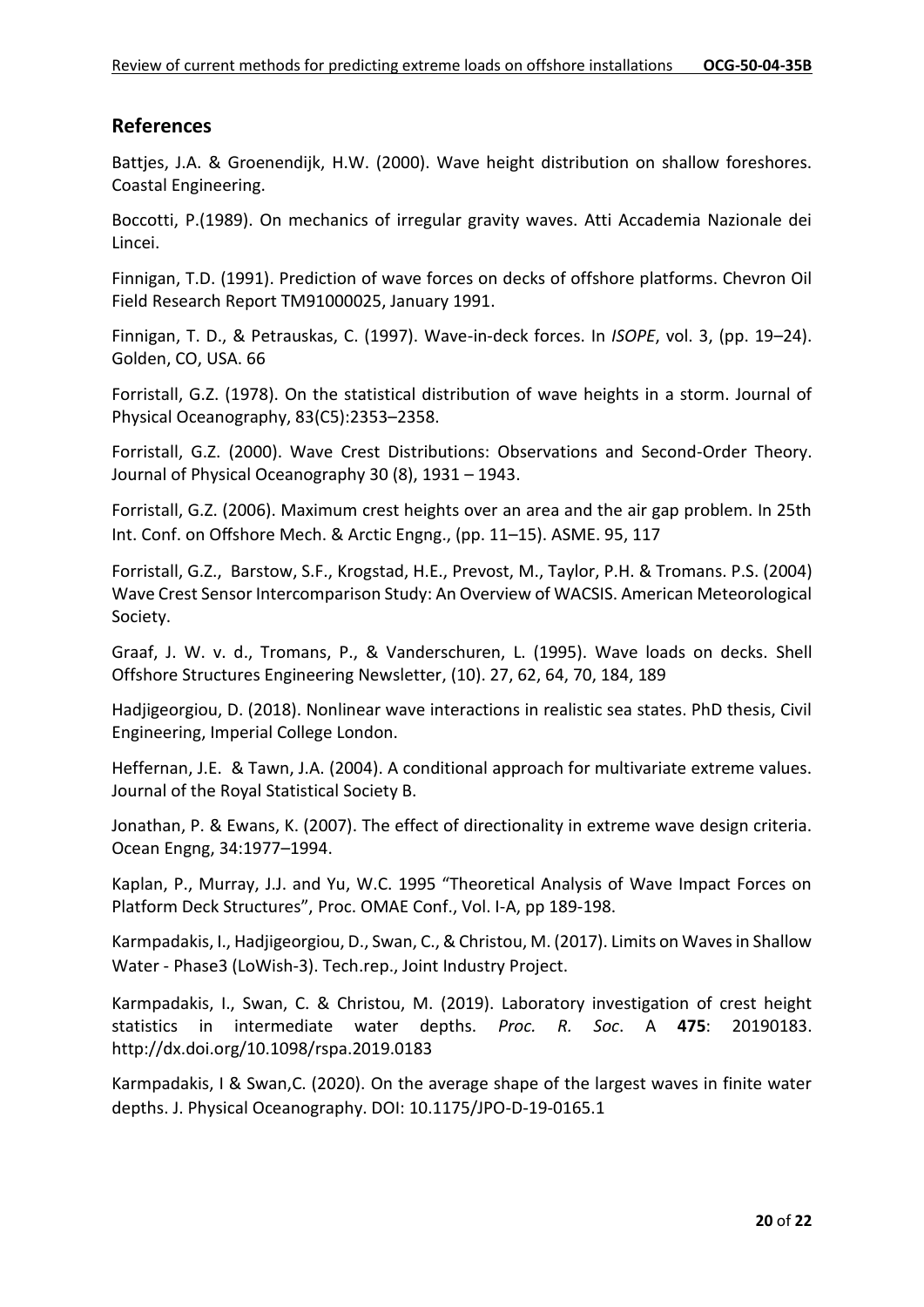Karmpadakis, I., Swan, C. & Christou, M. (2020a). Assessment of wave height distributions using an extensive field database. Coastal Engineering 157 DOI:10.1016/j.coastaleng. 2019.103630

Karmpadakis, I., Swan, C. & Christou, M. (2020b). A new wave height distribution for intermediate and shallow water depths. Submitted to Coastal Engineering.

Latheef, M & Swan, C. 2013 A laboratory study of wave crest statistics and the role of directional spreading. *Proc. R. Soc. A* **469**, 20120696. (doi:10.1098/rspa.2012.0696)

Ma, L., & Swan, C., (2020a). An experimental study of wave-in-deck loading and its dependence on the properties of the incident waves. J. Fluids Struct. 92, 102784. <http://dx.doi.org/10.1016/j.jfluidstructs.2019.102784>

Ma, L., Swan, C., (2020b). The effective prediction of wave-in-deck loads. J. Fluids Struct. 95, 102987.<https://doi.org/10.1016/j.jfluidstructs.2020.102987>

Ma, Li & Swan, C. (2020c). An experimental study of wave-in-deck loading and its dependence on the characteristics of the topside structure and spatial effects. Submitted to J. Fluids & Structures.

Ma, Li & Swan, C. (2020d). Wave-in-deck loads: an assessment of present design practice given recent improvements in the description of extreme waves and the nature of the applied loads. Submitted to Applied Ocean Research.

Mendez, F., Losada, I. & Medina, R. (2004). Transformation model of wave height distribution on planar beaches. Coastal Engineering, 2004.

Randell, D., Turnbull, K., Ewans K., & Jonathan P. (2016). Bayesian inference for nonstationary marginal extremes. Environmetrics.

Ross, E., Randell, D., Ewans, K., Feld G. & Jonathan, P. (2017). Efficient estimation of return value distributions from non-stationary marginal extreme value models using Bayesian inference. J. Ocean Engng.

Santale M.J. (2017). Resolving the API RP 2MET crest conundrum for wave-in-deck loading. OTC-27640-MS, Proceedings of the 2017 Offshore Technology Conference, Houston, TX.

Sharma, J., & Dean, R. (1981). Second-order directional seas and associated wave forces. Publ. Offshore Technol. Conf., 21(February), 129–140. 18, 22, 24, 35, 79, 171, 221

Tromans, P.S. & Vanderschuren. L. (1995). Response based design conditions in the North Sea: application of a new method. In OTC 7683, Offshore Technology Conference, Houston.

Tychsen, J. (2016). Summary of the impact on structural reliability of the findings of the Tyra Field Extreme Wave Study 2013-2015. Proc. 3rd Offshore Structural Reliability Conf., OSRC 2016, Stavanger, Norway.

van Vledder, G.P. (1991). Modification of Glukhovskiy distribution. Technical report, Delft Hydraulics.